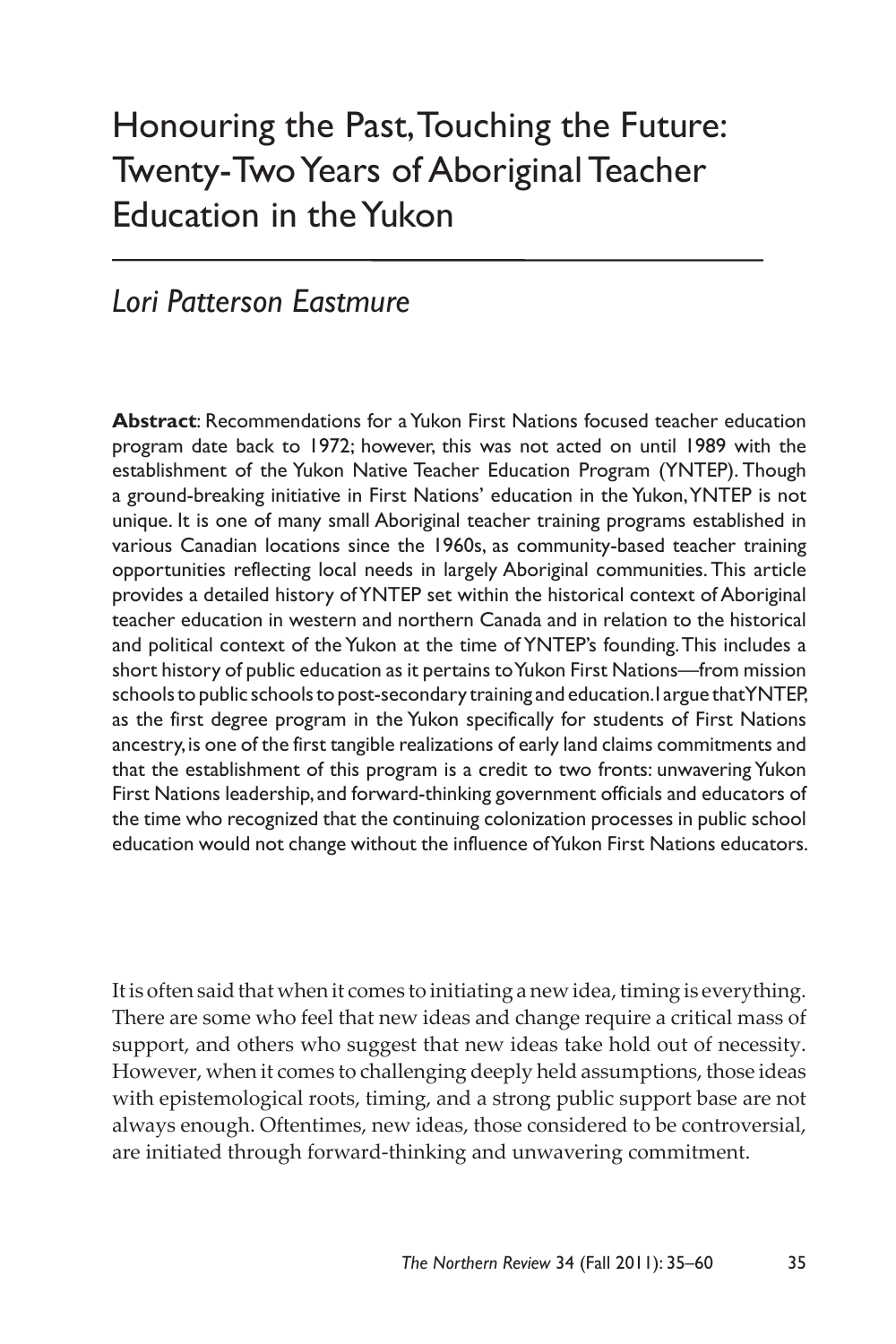The Yukon Native Teacher Education Program (YNTEP) is one of these examples. It was certainly a program considered long overdue by some, but it also had many skeptics and critics. It likely had one chance at success, and it needed to be a program of excellent quality. Its purpose: to train teachers of First Nations ancestry for predominately elementary-grade classrooms in Yukon schools in the hope that these teachers would make significant differences in the lives of First Nations children, while also benefitting all children with their presence. YNTEP would be equal to southern teacher education programs *and* it would be restricted to students of First Nations ancestry at a time during particularly strained racial tension in the Yukon.

This article is a tribute to the First Nations leaders, Yukon government political leaders, early supporters, partner institutions, and faculty who helped make this program possible, and to the early graduates who led the way as the first locally trained teachers of First Nations ancestry. This article also recognizes the tenacity of Yukon First Nations leaders who insisted that a fully credited First Nations teacher education program was possible for the Yukon. Many of these same leaders would later support the opening of YNTEP to Yukoners of any cultural and racial background so that, as students and as colleagues, these teachers would work together toward a common vision.

This article begins with a brief summary of the historical and political context of the Yukon at the time of YNTEP's founding. This is followed by an overview of early policy documents on education by national Aboriginal organizations outlining the position of Aboriginal control of Aboriginal education. A summary of early initiatives in Aboriginal teacher education in Canada is provided to illustrate their significance as unique communitybased teacher training opportunities reflecting local needs in largely Aboriginal communities, and which served as models in the creation of YNTEP. This is followed by a short history of public education as it pertains to Yukon First Nations—from mission schools to public schools, the opening of Yukon College, and leading to the establishment of YNTEP as the first degree program offered in the Yukon specifically for students of First Nations ancestry. I conclude with some reflections on education as a response to the intent of the land claims process.

YNTEP was established in 1989 at a time when the Yukon land claims process had begun but progress was slow, and while there was still a great deal of misinformation, apprehension, and mistrust about the potential impacts of these agreements. In this context it is important to recall earlier historical events such as the 1898 Klondike Gold Rush, the 1942 construction of the Alaska Highway, and the opening of new mines in the 1950s and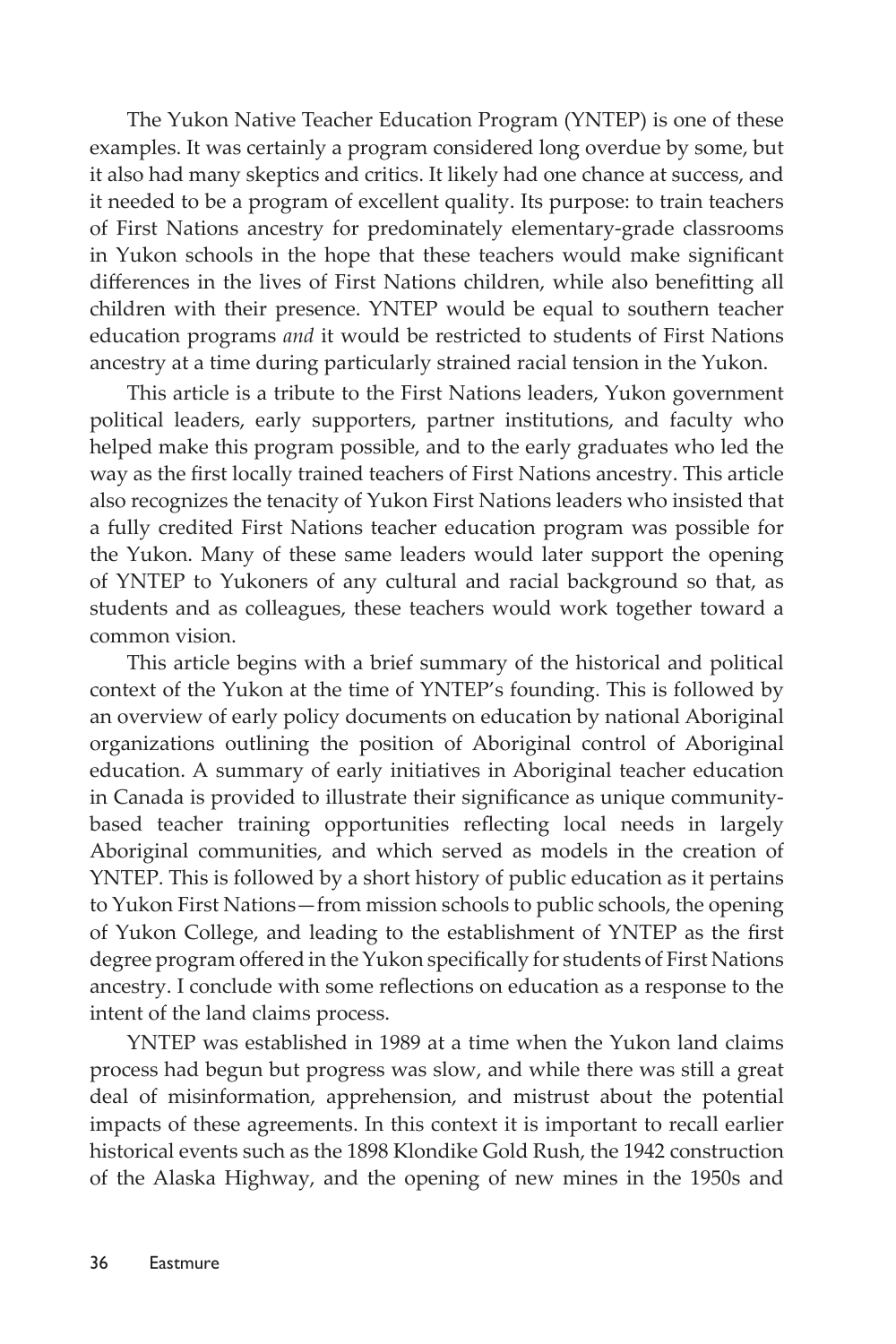1960s—which all, in various ways, swept Yukon First Nation peoples aside in the absence of formal treaty protection. In 1972, a delegation of Yukon First Nations leaders presented a report entitled *Together Today for Our Children Tomorrow* to the Trudeau federal government in Ottawa. Negotiations began between the Government of Canada and Yukon First Nations with reluctance, perhaps on all sides, to recognize the Yukon land claims process as a tripartite process of Yukon First Nations, federal, and territorial interests. This would change in 1985 with the first territorial election of a New Democratic Party (minority) government, which was committed to endorsing land claims, and which supported and sometimes initiated opportunities that reflected the interests and desires of Yukon First Nations.

In retrospect, YNTEP was one of those opportunities, and though for many years recommendations were made for a First Nations teacher education program, the actual realization of YNTEP as a program of study happened quickly and with little initial involvement of Yukon First Nations. There are conflicting opinions on why this happened: one being that enthusiastic individuals did not take the time to ensure as much First Nations involvement as possible (S. Shadow, personal communication, April 23, 2008); the other, that a funding opportunity came along that required quick action and that this funding had been available to First Nations for training programs, had not being accessed, and was about to lapse (P. McDonald, personal communications April 4, 2008; S. Alwarid, personal communication, April 15, 2008). Despite this difference in opinion, YNTEP has become respected throughout Yukon First Nations communities as an important achievement.

*A note on terminology*: "Aboriginal people(s)" is used in this paper as a general reference to First Peoples and include First Nations, Métis, and Inuit of Canada. The Report of the Royal Commission on Aboriginal Peoples (1996) defines this term as organic political and cultural bodies that stem from the original peoples of North America, not to collections of individuals united by so-called "racial" characteristics.

"Yukon First Nations" references Yukon First Nations recognized as beneficiaries of the Yukon land claims agreements.

"Métis" is defined by the Métis National Council as a person who self-identifies as Métis, is of historic Métis Nation ancestry, is distinct from other Aboriginal peoples, and is accepted by the Métis Nation. The Métis distinction is not used in the Yukon to describe a person of mixed European and Yukon First Nations ancestry.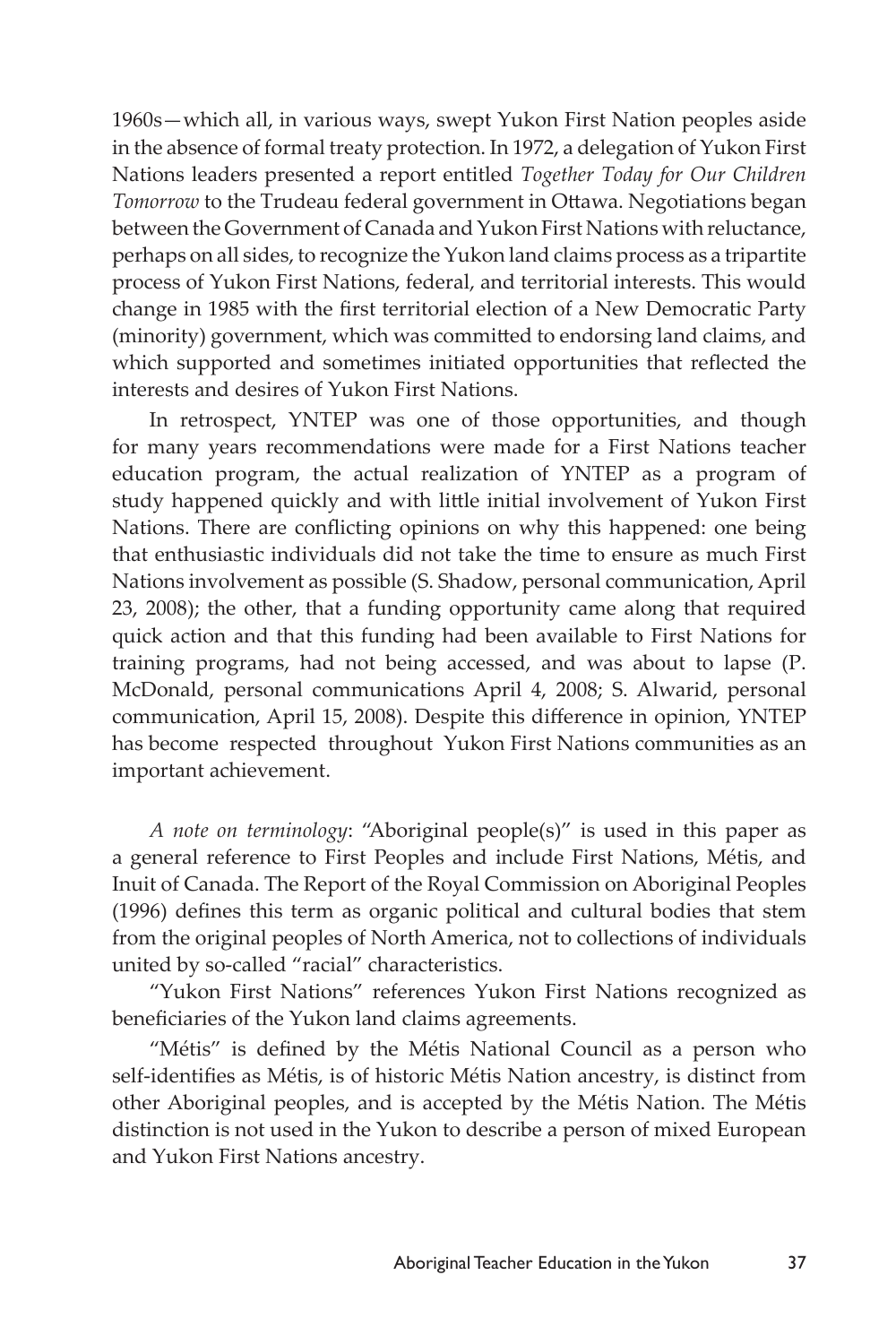## **Identifying the Need**

Eber Hampton (1995) states that "no aspect of a culture is more vital to its integrity than its means of education" (p. 7). In recognition of this critical role and the means by which public education plays a significant part in maintaining Euro-Canadian hegemony, Aboriginal leaders had, for some time, demanded control of the public education of Aboriginal children and a redesign of current teacher education. The National Indian Brotherhood (NIB), in its 1972 position paper *Indian Control of Indian Education,* made education their major response to the assimilationist policy articulated in the 1969 federal White Paper on Indian policy*. Indian Control of Indian Education* represented significant awareness of how poorly Canadian schools served Aboriginal students, hence the need for Aboriginal teachers and, further, highlighted the importance of who controls education for Aboriginal peoples. The need for Aboriginal teachers was identified in every subsequent Assembly of First Nations (AFN) position paper on education, including the 1998 document *Tradition and Education: Toward a Vision of Our Future*, which repeated the call for Aboriginal teachers, administrators, counsellors, and education directors, and the provision of cross-cultural training in all Canadian teacher education programs. The 1996 *Royal Commission on Aboriginal Peoples* (RCAP) identified Aboriginal teachers as "the first line of change in the education of Aboriginal children and youth" and noted some important gains in this area, including a 1991 estimate of 8,075 Aboriginal teachers and paraprofessionals employed in schools across Canada (Canada, RCAP, Vol. 3, p. 491). The commission recommended expanding Aboriginal teacher training programs to include secondary level teachers, and establishing community-based teacher education programs at universities that did not already have a program in place. The commission also recognized that lack of stable funding was as major a concern for many existing community-based teacher education programs (ibid).

The call for Aboriginal teacher education had been formally requested on several occasions by First Nations leaders in the Yukon. The document *Together Today for Our Children Tomorrow* outlines the need for relevant postsecondary opportunities in the North, as the following illustrates:

> At the present time the Yukon Education [sic] system is designed to get students ready to go outside to University [sic]. Very few of our students feel this is necessary. We feel that there should be a University in the Yukon. This would include an information service where Indian students could find out about other education opportunities. There must be local control of schools. (CYI, 1977, p. 21)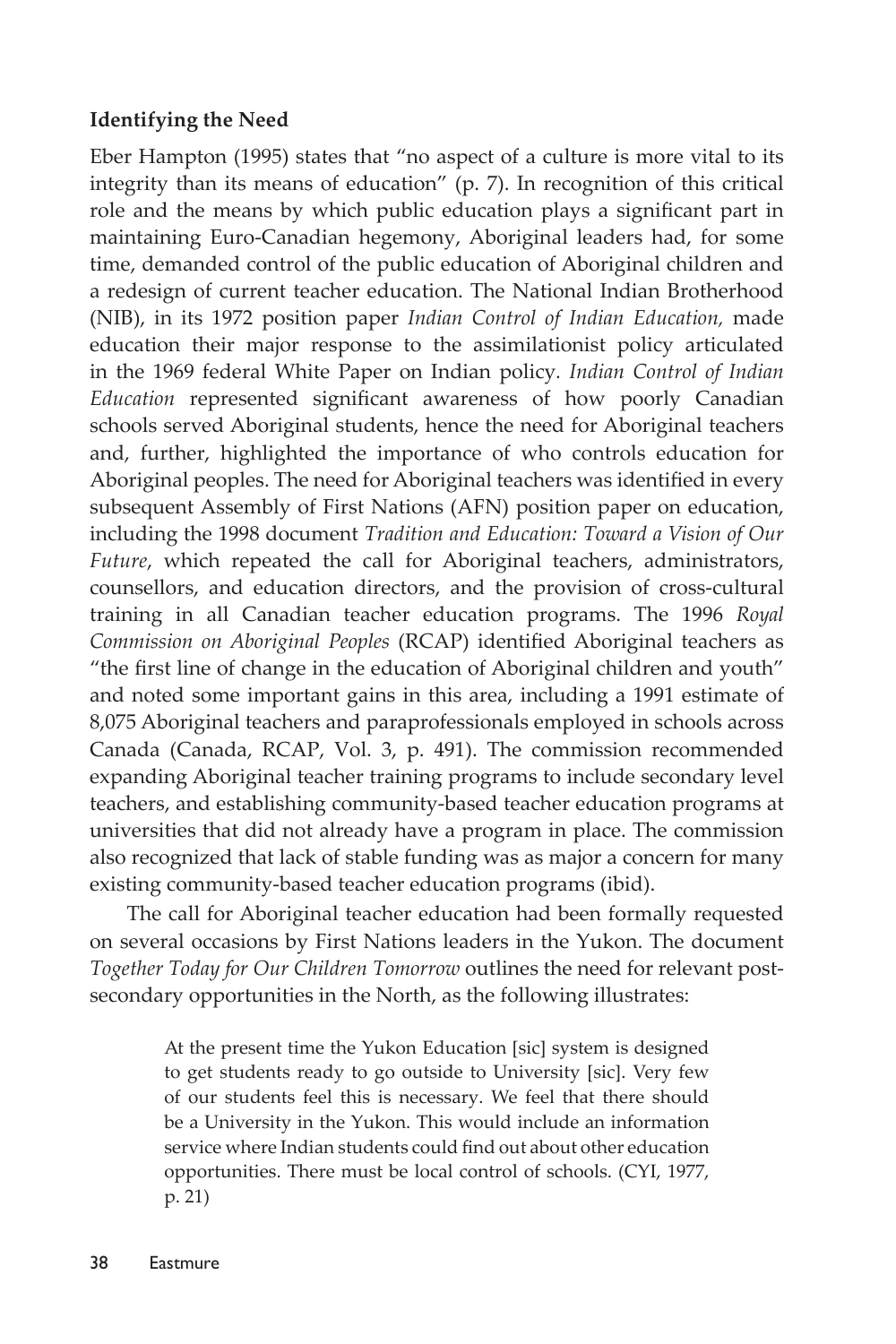A resolution from the first education conference held by Yukon First Nations at Coudert Residence, Whitehorse, in January 1972 was also included in this document. It addressed fourteen recommendations to improve the education of Yukon First Nations children. The following recommendation referred to teacher training:

> Natives [sic] must be encouraged and helped in every possible way to look for and to get employment as teachers, counselors, and possibly teacher's aides, in the Yukon Educational system… (p. 66)

Some advances were made following this conference, including the hiring of Aboriginal people in communities to work as remedial tutors in rural schools. Great hopes were also placed on seven students of First Nations ancestry who registered in a teacher education program offered through the University of British Columbia (UBC) in 1978. Unfortunately, only one was able to complete the program. Some attribute their lack of success, in part, to the challenges these students faced when required to complete two years of the four year program in Vancouver at UBC, along with lack of personal and academic supports. These would become important considerations in the design of YNTEP (B. Aubichon, personal communication, April 8, 2010).

In 1987 an important community consultation on education took place in all Yukon communities. The Kwiya Commission (1987) was unusual in two ways: two of three commissioners were of First Nations ancestry and it held targeted meetings with Yukon First Nations. The commission was determined not to be prescriptive, instead offering general recommendations that the commissioners felt would support and channel many of the interests identified in the community consultation meetings. Piers McDonald, minister of the Yukon Department of Education at the time, describes the importance of this exercise:

> A lot of what we learned was from the process rather than the [Kwiya] report. We started to hear things said over and over again in various communities about how to make change. Getting First Nations' teachers in the classroom was pretty much a common frame. (P. McDonald personal communication, April 4, 2008)

The decision to offer a teacher education program reflecting the needs and aspirations of Yukon First Nations was made in April 1989 after the tabling of the Kwiya Report. Though it was a major groundbreaking initiative in First Nations' education in the Yukon, it was not a unique idea. Since the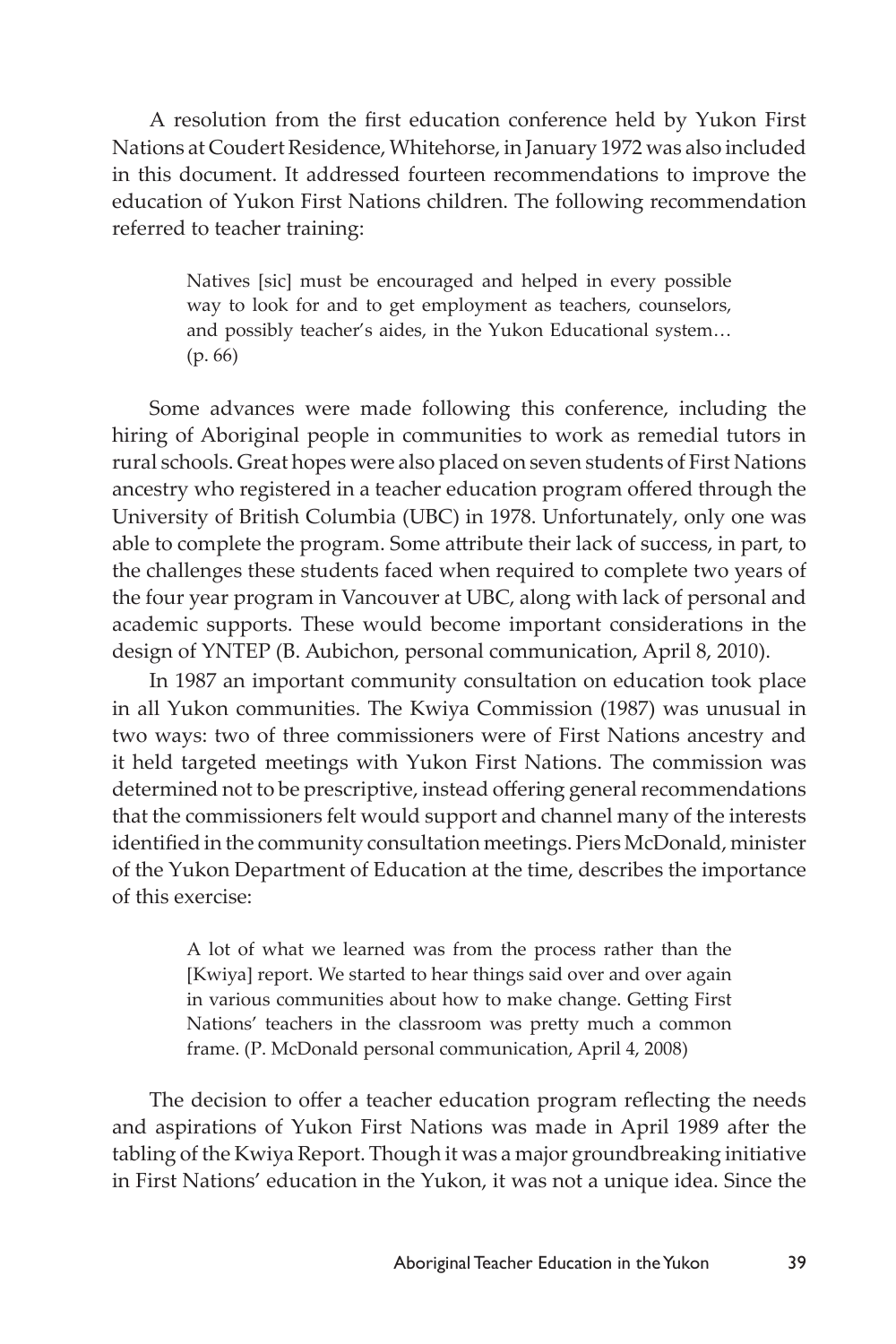1960s, several successful Aboriginal teacher training initiatives—commonly referred to as TEPs (Teacher Education Programs)—were already well underway in various locations in Canada.

# **Aboriginal Teacher Education in Canada**

No complete history or inventory of Aboriginal teacher education programs exists; however, over the years, individuals have undertaken surveys. A.J. More, in a 1980 survey, determined there were seventeen Aboriginal teacher education programs in Canada (1981b). Lawrence, in 1985, surveyed twentyone programs with a specific mandate in Aboriginal teacher education. They observed that the programs all varied in their structure. Lawrence's survey also determined that there were a total of 369 graduates of Aboriginal ancestry with degrees in education and 725 with certificates during the period of 1968–1985. Enrolment would increase in the late 1980s when the Standard A diploma requirement for teacher certification was changed to a Bachelor of Education.

More (1980) also determined three types of Aboriginal teacher education programs that existed at the time, ranging from programs designed to westernize Aboriginal students to programs that significantly reflected Aboriginal interests. These types are summarized as follows:

- orientation and support: mainstream programs but with orientation and supports available to First Nations' students;
- significantly altered: regular teacher education courses with the inclusion of First Nations studies, increased practica time, and a significant number of courses offered off-campus;
- community-based programs: program control rests predominately at the community level, with local influence on course content and program design. Courses are taught by local and First Nations' instructors and entrance requirements may be more flexible. (p. 34)

In a 1990 survey, Deanna Nyce concluded that TEP programs continued to reflect characteristics similar to what More found a decade earlier. They also faced common misconceptions—for example, assumptions that programs did not meet university standards or that adapted entrance requirements compromised student academic success. She found that these programs faced funding issues, particularly the lack of provincial support, and they struggled to meet the demand for Aboriginal educators. A 2008 self-study of TEPs associated with the University of Regina determined that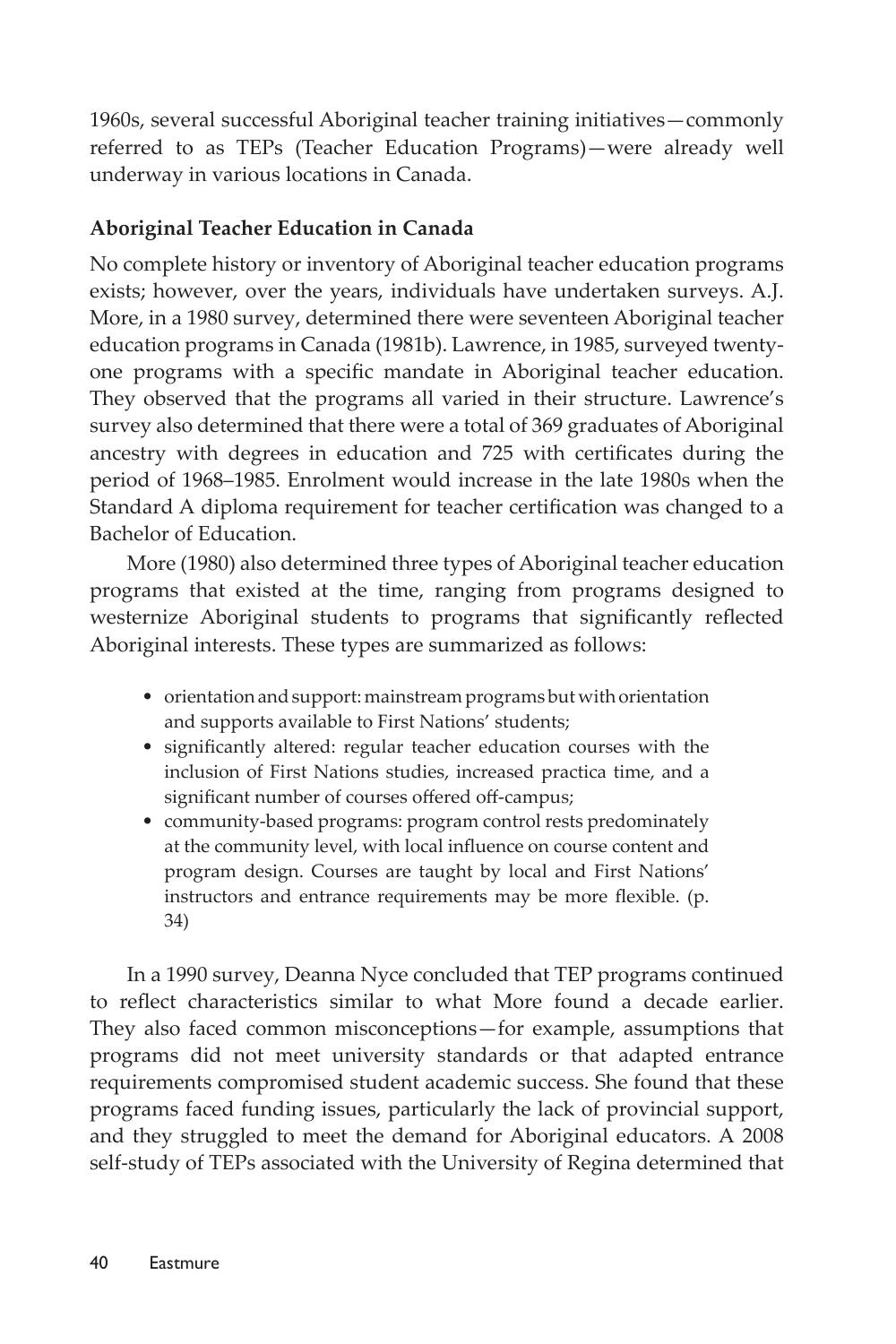the programs have generally kept to their original structure; they continue to battle the same assumptions and have the same concerns about funding and demand (AKEP, 2008).

Sadly, TEPs have received little attention in educational research beyond these few studies, limiting our understanding of the impacts of these programs on both Aboriginal education and public education.

## **Aboriginal Teacher Education Programs**

The following is an incomplete history of Aboriginal teacher education programs and limited to those still continuing in western or northern Canada today. Several of these programs, such as the Northern Teacher Education Program (NORTEP) and the Saskatchewan Urban Native Teacher Education Program (SUNTEP), were directly influential in the design of YNTEP. The history of these programs is important for those unfamiliar with the early efforts to create community-based teacher training opportunities, outside of the traditional teacher-training models, to address the need for Aboriginal teachers and to address the shortcomings of the traditional university-based programs. This is also a history of the partnerships that were made between Aboriginal organizations and insightful post-secondary institutions that recognized their responsibility to respond to unique community needs. YNTEP is a reflection of and a contributor to this legacy.

The community-based, university-credited Aboriginal TEPs began some years after the start of the early local teacher-aid initiatives. Though a few TEPs were created prior to the tabling of *Indian Control of Indian Education*  in 1972, more began to emerge when financial support for employment and training initiatives was provided through federal funding agreements (E. Lawton, personal communication, May 28, 2008). These projects were short-term and developed to meet regional conditions and needs. As was common with other employment and training projects, the TEP programs were developed in isolation from one another and with similar year to year funding commitments often from a variety of sources. These programs were designed for Aboriginal students with enrolment either restricted to students of Aboriginal ancestry or with a limited number of seats for non-Aboriginal students, and they were supported through partnerships with the Aboriginal community.

The following section is organized chronologically within each identified region, starting with any early locally developed programs, some which predate partnerships with post-secondary institutions and what we now call TEPs.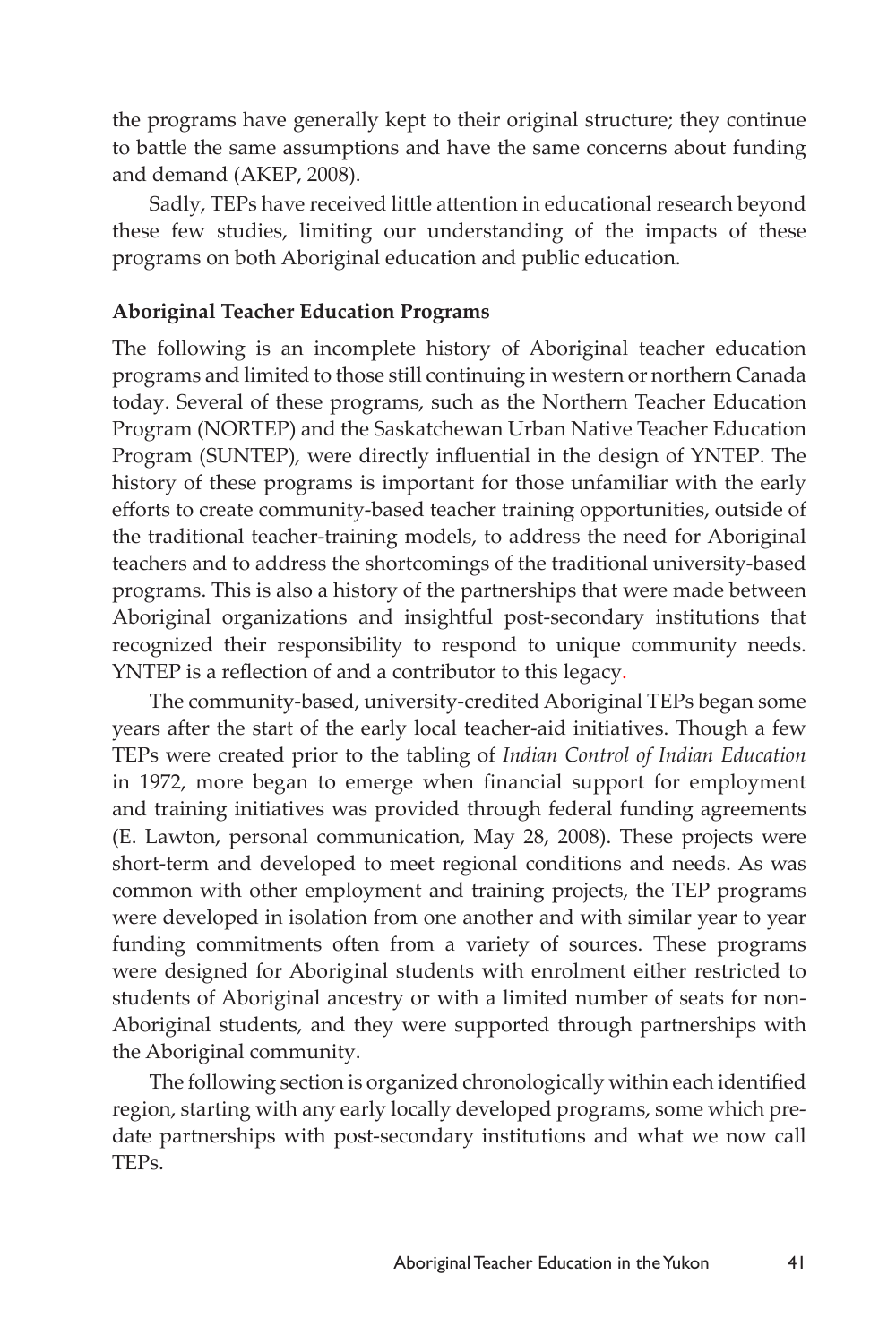# *Northwest Canada (Northwest Territories, Western and Eastern Arctic, Nunavut, Northern Quebec)*

The Northwest Territories (NWT) was the first to sponsor a community-based teacher education program, initially established in Yellowknife in 1968 as a one-year diploma program focused on teacher aides. When it was relocated to Fort Smith in 1969, it became a two-year teacher training diploma program and was affiliated with the University of Alberta (Lawrence, 1985). The program emphasized methods of teaching English as a second language (Darnell & Hoëm, 1996). In 1977, the Fort Smith program became Aurora College Teacher Education program (ACTEP) and partnered with the University of Saskatchewan. The program was expanded in 1996 to include a degree stream, which is still offered at the Thebacha Campus in Fort Smith. Aurora College continues to offer a three-year education diploma on a rotational basis in communities around the NWT. The diploma leads to a Northwest Territories teaching certificate qualifying graduates to teach kindergarten to grade nine in the NWT. This program serves as the longest standing community-based teacher education program. Long-time educator in TEPs, Orest Murawsky, states that the NWT program established the model in community-based teacher education that was soon followed in other regions (O. Murawsky, personal communication, June, 2008). While it may serve as a model for providing teacher education in northern communities where none had existed before, it was unlike many of the Aboriginal TEP programs that followed. As Lawrence (1985) notes, the Aboriginal community had no formal input in the program.

In northern Quebec, a somewhat different approach, referred to as a field-based program for training Aboriginal teacher aides, was developed in the early 1960s. According to Girard (1972), it became an influential model that expanded to serve small remote communities across the eastern Arctic. It began as classroom-based apprenticeships for Inuit teaching assistants. The apprenticeships evolved in 1967 to include short teacher-training courses, which drew from students' experiences and promoted teacher development through practical classroom assignments. These students continued to work as aides for several years and attended summer courses. Some eventually took full responsibility as teachers in primary grade classrooms. While the Inuit teaching assistants and teachers who undertook this training had limited public education opportunities as children, achieving as high as grade six or seven, they were considered essential teachers in the northern Quebec public school system. These schools promoted Inuktitut as the language of instruction in the primary years, as well as the inclusion of some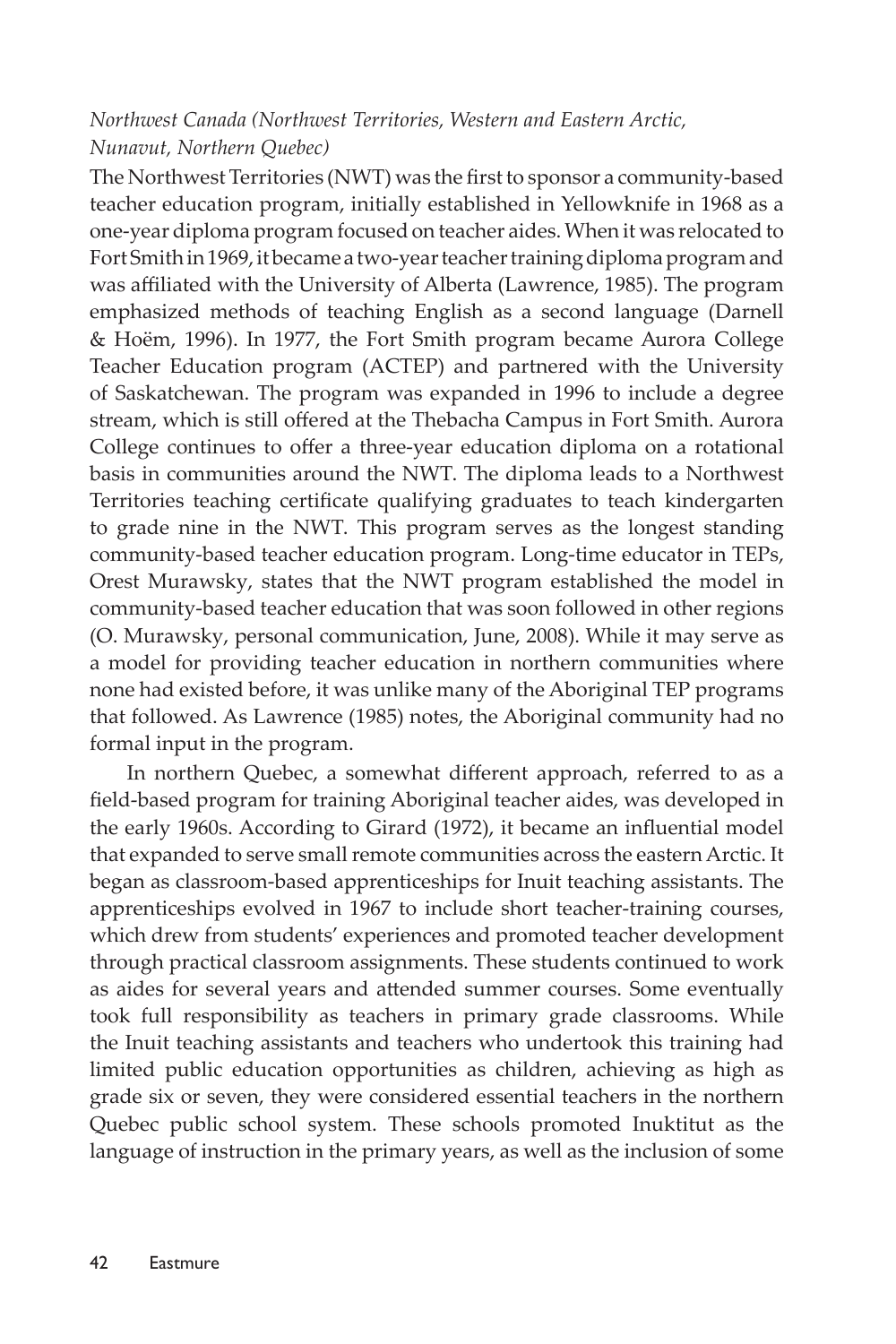cultural content. The participation of Inuit teachers was seen as important in representing schools as an extension of a community (ibid).

In 1979, a two-year program similar to the locally-developed NWT program was offered in Frobisher Bay (now Iqaluit). It was originally known as the Eastern Arctic Teacher Education Program (EATEP) (Girard, 1972, p. 224). The program partnered with McGill University in 1981 and the name later changed to Nunavut Teacher Education Program (NTEP) (Strategy for Teacher Education in the Northwest Territories*,* 1998). In the early 1980s, the program expanded to include teaching assistant training (Darnell & Hoëm, p. 224). It also expanded from on-campus programming to include community-based programs, with delivery to remote communities following a classroom-based apprenticeship modelled on the early programs in northern Quebec. This expansion was supported by funding from the Donner Foundation (ibid, p. 225). Some NTEP students completed their degrees through a combination of off- and on-campus coursework. This program has made significant contributions to the teaching population of the Eastern Arctic (now Nunavut) and Western Arctic, achieving 14 percent of the teaching force by 1992 (p. 226).

#### *Manitoba*

In Manitoba, under the Indian and Métis Project for Action in Careers through Teacher Education (IMPACTE), a two-year teacher education program for treaty and non-treaty First Nations students was established in 1971 (Robertson & Loughton, 1976). At the same time, a second program, known as the Program for the Education of Native Teachers (PENT), also began as an apprenticeship teacher training program modelled in a similar way to IMPACTE, where students could do an extended, paid teacher-aide internship in schools with teacher training courses offered over summers. PENT was recognized by the Association of Teacher Educators in 1983 for innovative teacher-education programming (ibid).

In 1974, IMPACTE expanded its offering to small First Nations communities in northern Manitoba under the Northern Education Project (Robertson & Loughton). In that same year, the University of Brandon took over the administration of IMPACTE, PENT, and a third teacher training program offered in Winnipeg known as the Winnipeg Centre Project. All three eventually formed the foundation for the Brandon University Northern Teacher Education Program (ibid). The University of Brandon continues to offer community-based teacher education programs for First Nations and long-standing residents of northern Manitoba.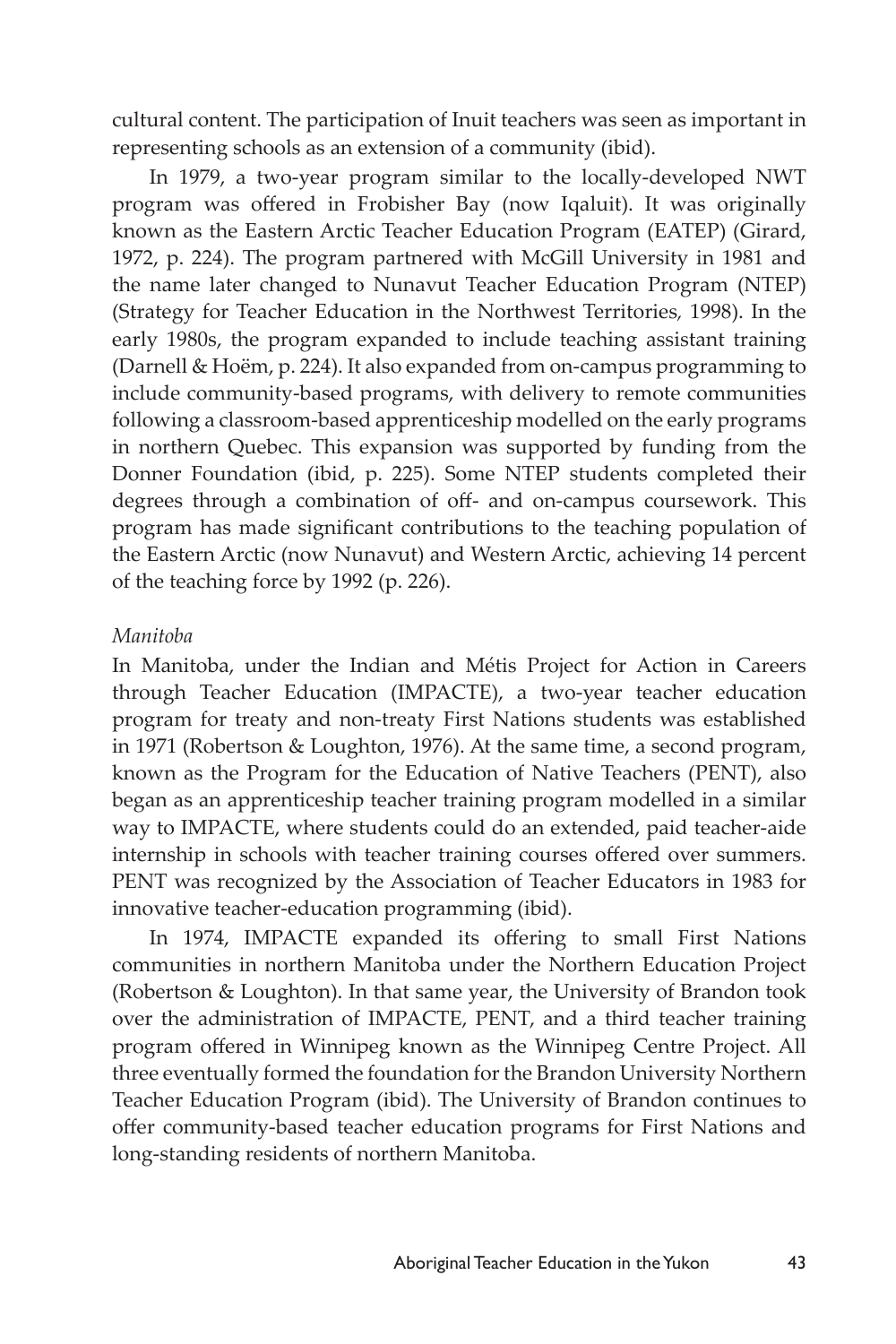#### *British Columbia*

The Native Indian Teacher Education Program (NITEP) was established in 1974 in affiliation with the University of British Columbia. NITEP provides a combination of two-year, community-based programs at one of four possible community sites, which leads to an on-campus experience (NITEP at UBC) to complete the degree. Community sites or field centres contribute arts and science electives, some education courses, and student teaching opportunities as part of the program. Field centres are created through a partnership with a hosting First Nation and local community campuses.

## *Saskatchewan (University of Saskatchewan)*

In 1961, prior to the establishment of any Aboriginal community-based TEPs, Father Andre Renaud of the University of Saskatchewan began what may have been a first in cross-cultural teacher education programs. The intention of the Indian and Northern Education Program (INEP) was to train teachers for teaching positions in First Nations communities (Nyce, 1990). Darnell & Hoëm describe the program as follows:

> It was designed with the goal of familiarizing new teachers with the cultural nuances and values of Native societies while providing practical knowledge about how to cope with life and teach in small, isolated school sites … the Saskatoon program had a mixture of Native and non-Native students. The tradition started in Saskatoon in the 1960s and continues today in the programs of the Saskatchewan Indian Federated College. (1996, p. 223)

The Indian Teacher Education Program (ITEP) was also established at the University of Saskatchewan but over a decade later than the INEP program. It began in 1972 as a two-and-a-half year program leading to a Standard A certificate and later became a four-year Bachelor of Education in both elementary and secondary education. The program is funded through a joint contribution agreement between the Department of Indian and Northern Affairs (ISSP) and the University of Saskatchewan. ITEP was developed with the support of the Federation of Saskatchewan Indians through the Indian Cultural College (Lawrence, 1985). It continues today as a campus-based program in the College of Education.

The Saskatchewan Urban Native Teacher Education Program (SUNTEP) began as a Standard A certification program in 1980 and later became a Bachelor of Education program. It is offered through the Gabriel Dumont Institute of Native Studies and designed for students of Métis heritage and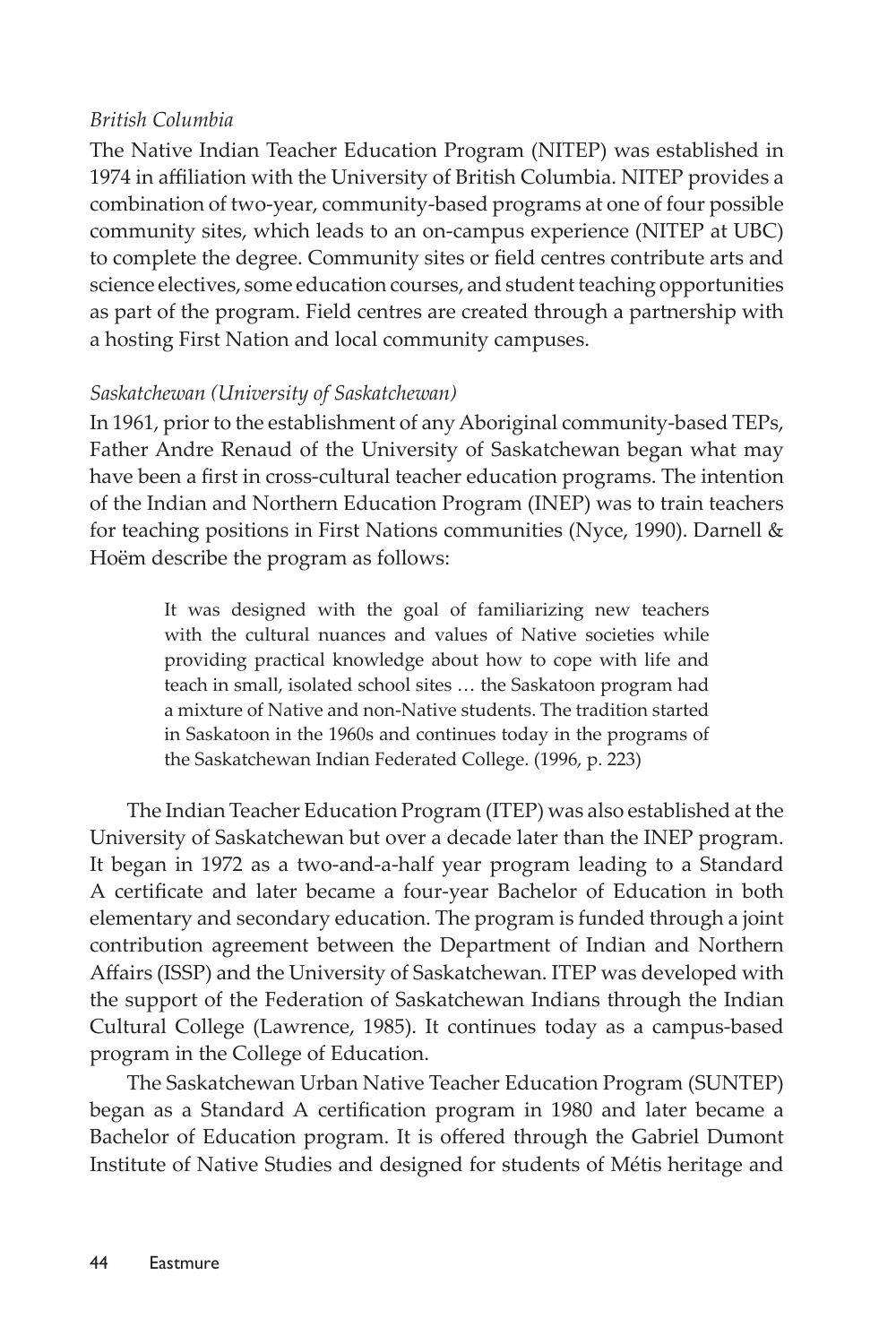non-status Aboriginal students. SUNTEP has centres in Saskatoon, Prince Albert, and Regina and is accredited by the University of Saskatchewan and the University of Regina (Lawrence, 1985; Nyce, 1990). Brian Aubichon, the first director of YNTEP, was previously employed by the Gabriel Dumont Institute as director of SUNTEP (Saskatoon) from 1983–1986. He is also a graduate of ITEP.

# *Saskatchewan (University of Regina)*

The Northern Teacher Education Program (NORTEP) began in 1977 through sponsorship of the Northern School Board (later called the Northern Lights School Board) and in partnership with the University of Regina and the University of Saskatchewan (Tymchak, 2006). NORTEP was eventually recognized by the Board of Teacher Education and Certification and supported by the Saskatchewan Teachers' Federation (ibid). Prior to this, the Northern School Board created a school-based training for First Nations teacher aides and native language instructors. Ernie Lawton and Dr. Michael Tymchak, who both later became involved in the establishment of YNTEP, were key players in the early years of NORTEP (B. Aubichon, personal communication, April 7, 2011). NORTEP began as a school-based program with students spending half their time in their home communities under guidance of a classroom teacher, and half the year in LaRonge at the NORTEP Centre completing university credited courses (Tymchak, 2006). Over the years, the NORTEP Centre expanded its course offerings to include other post-secondary programming and became NORPAC (Northern Professional Access College).

The University of Regina has also supported a number of TEP programs including, since 1980, the Regina campus of the Saskatchewan Urban Teacher Education Program (SUNTEP), the Yukon Native Teacher Education Program (YNTEP) since 1989 at Yukon College, and the Nunavut Teacher Education Program (NTEP) since 2007 at Iqaluit. The University of Regina, in partnership since 1976 with the Saskatchewan Indian Federated College (now the First Nations University of Canada), has also been a key supporter of post-secondary education for Aboriginal students in a variety of disciplines.

# **Contributions of TEPs**

Aboriginal teacher education programs are significant in themselves in a number of ways. The early programs, in particular, were the first postsecondary educational programming catering specifically to Aboriginal students (Richardson & Blanchet-Cohen, 2000). Lack of financial support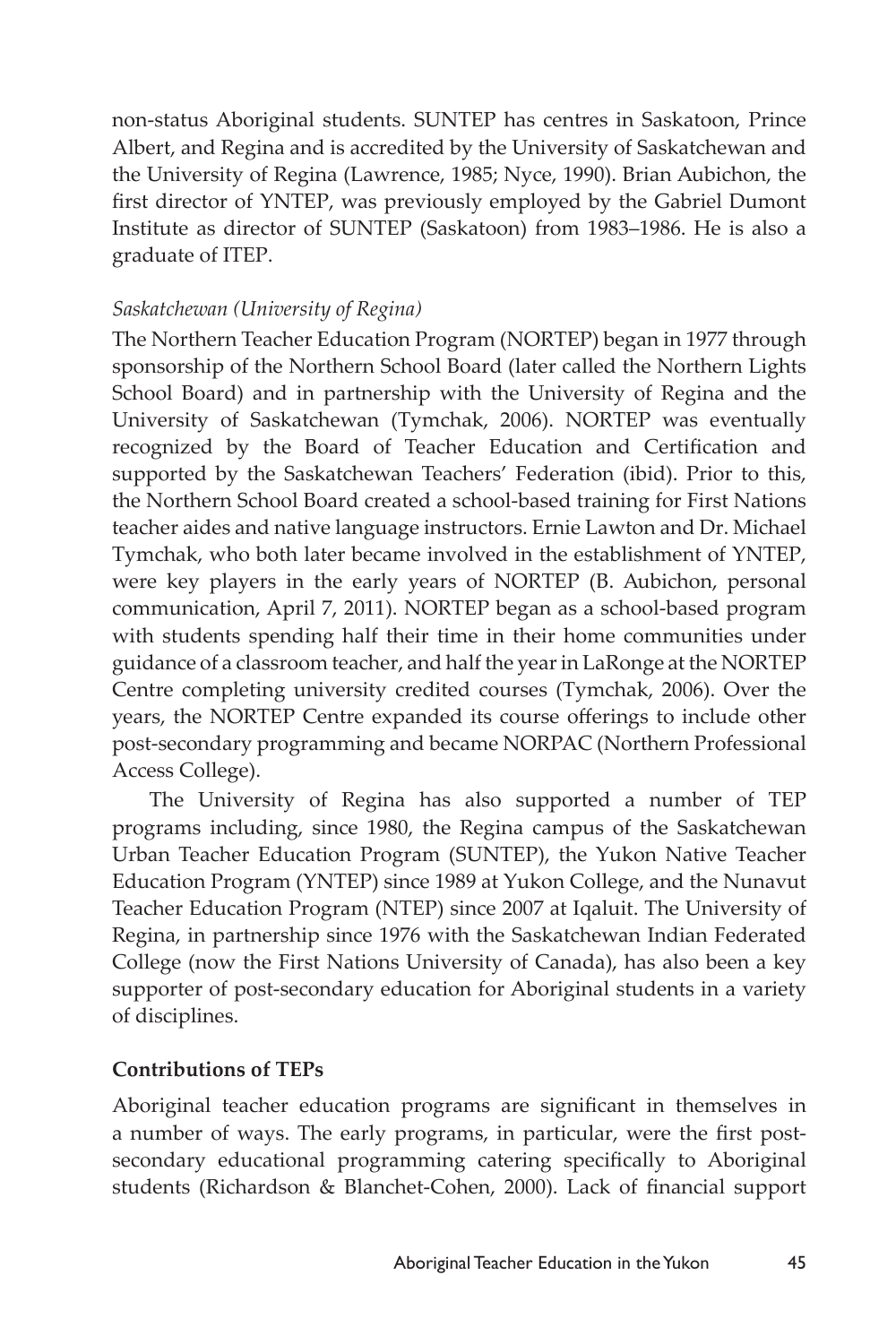available to students made accessing these programs a major challenge despite a 1956 law which held the federal government responsible for the financial support of post-secondary education for Aboriginal students. It was not until 1977 that a program was created to make these funds accessible to students (ibid). TEPs were early test cases in making post-secondary education financially accessible to Aboriginal people. TEP programs were in many cases the first post-secondary programming offered in a northern, Aboriginal community. The success of these programs would create opportunities for other community-based educational and training programs to evolve.

The strength of the community-based teacher education model lies in the partnerships that are created to support the TEPs, the sponsoring universities, teachers' associations, local school boards or departments of education, and Aboriginal communities. This collaboration makes it possible to create unique structures and program curriculum, including Aboriginal content in the coursework, additional student support, increased practicum experiences, and community involvement. TEP graduates become important collaborators and supporters of their programs as powerful role models in their communities—as co-operating teachers, program instructors, and directors; and as curriculum developers and leaders in education. TEPs inspire and support the development of other TEPs not simply as programs to be replicated but as programs that can reflect the educational needs of a specific community and the students it serves. Teacher education remains a profession of considerable interest to Aboriginal students not only because of the employment potential in Aboriginal communities but because of the potent position public education can play to negate a cultural world view or to assist in reclaiming it.

# **Education in the Yukon**

Public education for Aboriginal children in the Yukon followed a path similar to that experienced by First Nations across Canada—from churchsponsored day schools and church-operated residential schools, to schools under direct federal administration. Due to the absence of formal treaties in the Yukon, and due to the territory's small population, education for Yukon First Nations students became a responsibility of the Government of Yukon in 1964 under the federal-territorial General Tuition Agreement, with the expressed intention of providing the same educational opportunities to Yukon First Nations students as granted to all Yukon school-age children (Department of Education, 2007). Whether administration of the education of Yukon First Nations students was provided by religious organizations, the federal government, or the government of the Yukon, the general experience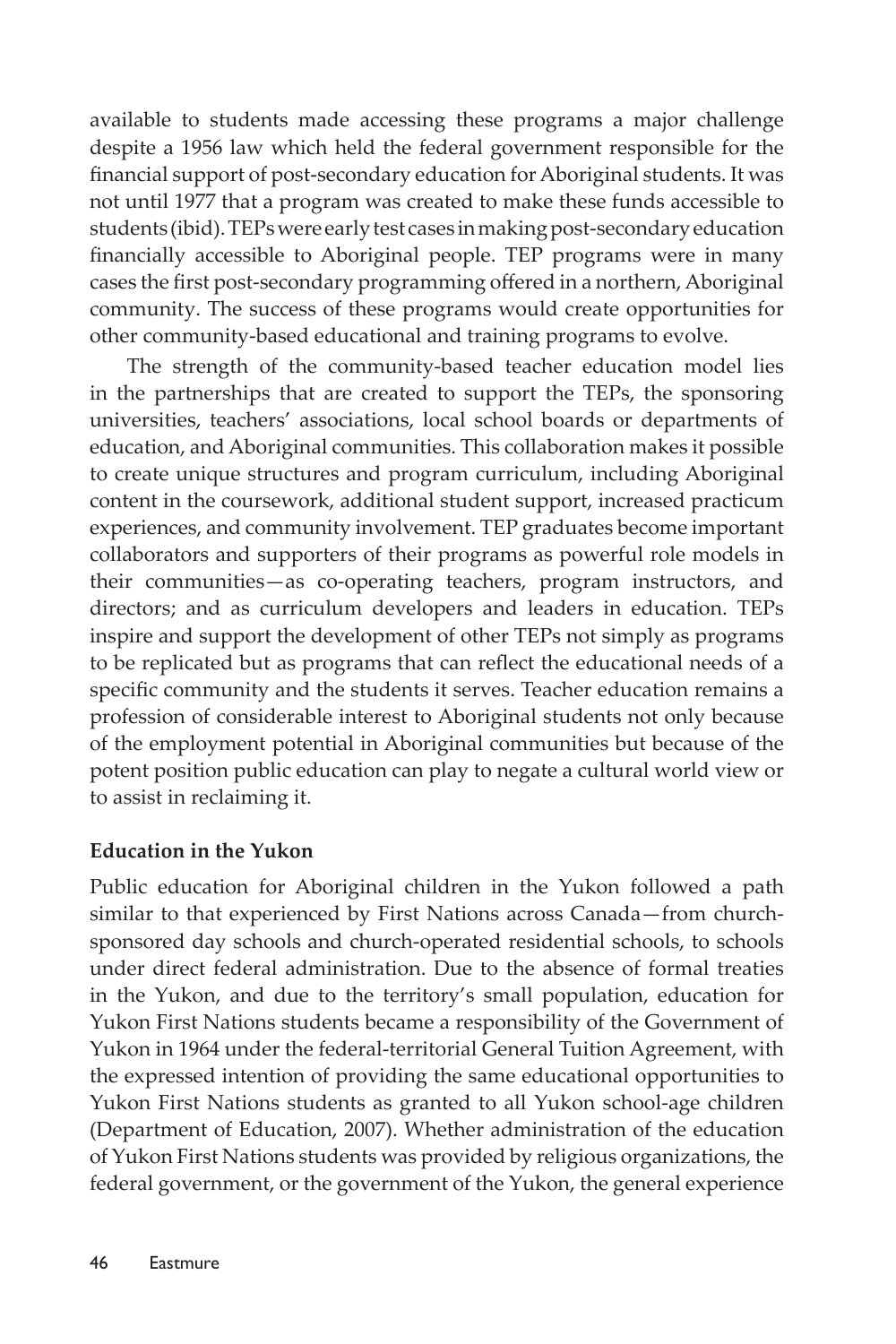and intent of public education in the Yukon varied little. Yukon historian Ken Coates summarizes the public education experiences of Yukon First Nations students as follows:

> The territorial schools proved to be almost as unfriendly as the residential institutions. Imported non-Native teachers had little understanding of the cultural and historical situation of Native people in the Yukon Territory and seldom stayed long enough to learn. They also carried with them the rigid and hostile North American stereotypes about Aboriginal people, and often allowed these attitudes to affect their work in the classroom. The school curriculum, moreover, was as culturally insensitive as the missionaries' offerings. Native languages were not taught and culture was not taught, nor was there any systematic description of Yukon history. (Coates, 1991, p. 206)

Public education was not an experience that many students of First Nations ancestry found appealing or relevant, and for some left bitter and demoralizing memories. Residential schools also took young people away from the training and guidance their families and community would have provided. Coates refers to this as an educational experience of *betwixt and between;* that is, an education that failed to provide adequate skills to take part in either a Western economy or a land-based northern economy. There would be little in the way of training opportunities to bridge this gap.

The only educational institution in the Yukon beyond high school was not established until 1963. It began as the Whitehorse Vocational and Technical Training Centre and was renamed the Yukon Vocational and Technical Training Centre in 1965 (Senkpiel, 1997). It offered limited programming in trades and basic upgrading for adults, eventually offering inter-provincial journeyman certification training. The vocational school provided some important training opportunities of interest to Yukon First Nations although statistics were not kept on student demographics. Students with aspirations for a university education had to leave the territory. Many attended the University of Alaska in the 1960s and 1970s, as they qualified for Alaska resident student fees. The few First Nations students eligible for university studies generally found the transition to large cities and university campuses a major obstacle to their success and few completed their programs. For example, just two teachers of First Nations ancestry qualified to teach in Yukon schools in the 1980s, and only one was born in the Yukon. The lack of First Nations teachers went unnoticed for some time.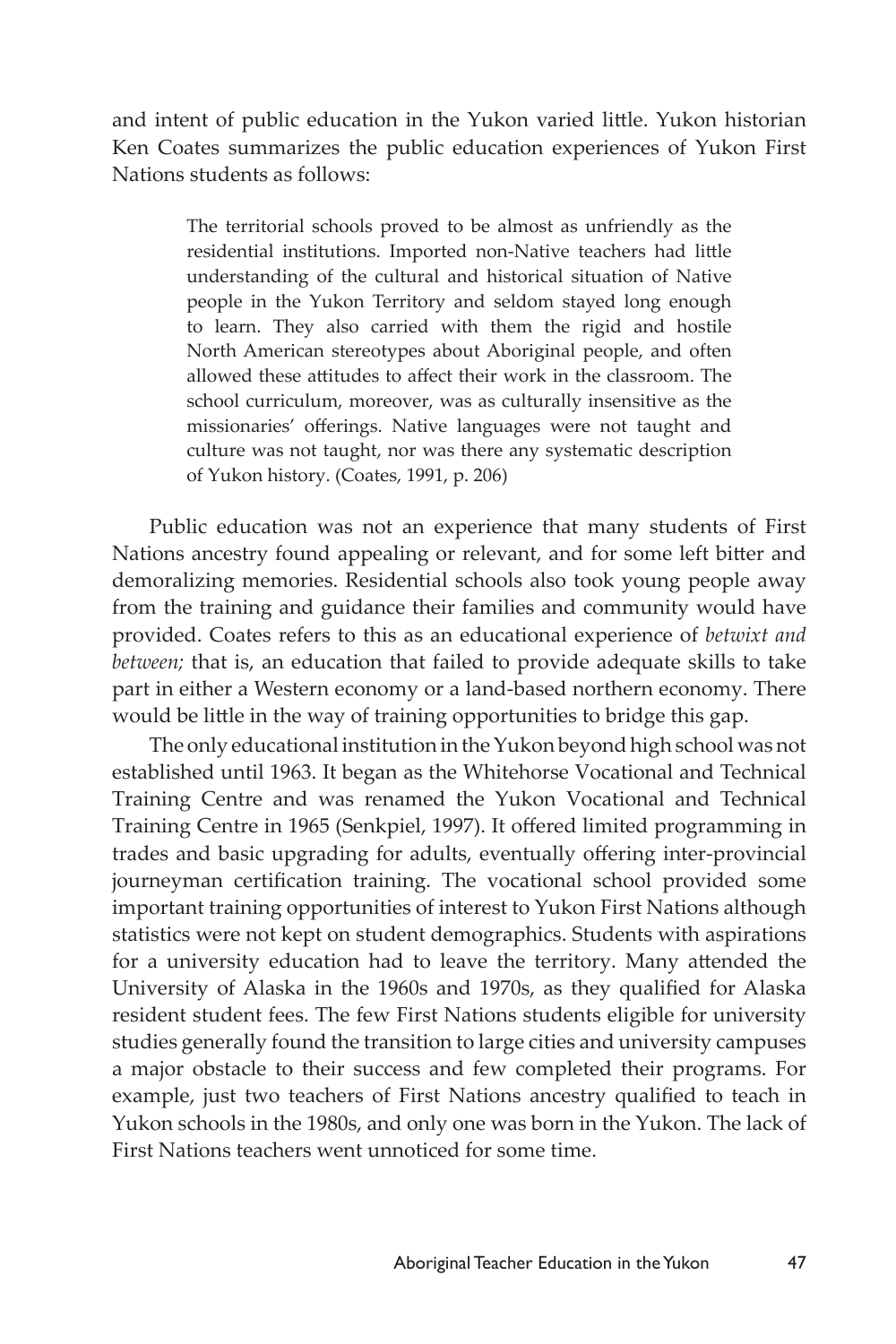A teacher education program in the Yukon was first attempted in 1978 and was lauded as an important response to the problem of teacher turnover in the territory (ibid). The Yukon Teacher Education Program (YTEP) offered Yukon residents two possible routes: a one-year degree for applicants with at least two years of post-secondary course work, and a four-year program for those with only a high school diploma. The first and third years of the four-year program were delivered in the Yukon, while the second and fourth years required on-campus coursework at UBC (Yukon Indian News, Jan. 24, 1978, p. 6). The Yukon-based portion of the program was offered in portable classrooms on Nisutlin Drive, located on the east side of Christ the King Elementary School. Of the seven students of Aboriginal ancestry who entered the program, one went on to graduate. The program continued until 1982 and, according to one instructor, ended having met the need for locally trained teachers (Senkpiel, 1998). The UBC courses were converted in 1982 to a two-year liberal arts program known as UBC Programs, and this program formed the backbone of the new Arts and Science Division at Yukon College when it opened in 1988. These courses would also provide many of the elective requirements for YNTEP.

# **Aboriginal Teacher Education in the Yukon**

The political will to support the formation of a teacher education program targetting students of First Nations ancestry came from a Yukon government initiative under Premier Tony Penikett, NDP, 1985–1992, and Minister of Education, Piers McDonald. McDonald would continue on as premier from 1996 to 2002 and maintain the education portfolio. The New Democratic Party, initially elected as a minority government, was committed to including Yukon First Nations in the political and social fabric of the Yukon. Ken Coates describes their commitment as:

> a most determined effort to integrate Native concerns with the territory-wide political agenda, offering strong encouragement to the land-claims process, bringing Native leaders into positions of prominence, and making a sincere effort to accommodate aboriginal aspirations. (1991, pp. 241–242)

In 1988, territorial funding had been set aside to support economic development and training initiatives requested by Yukon First Nations. When applications failed to come forward and the funding was about to lapse, Premier Penikett and Minister McDonald saw an opportunity to initiate several educational opportunities. One in particular had been clearly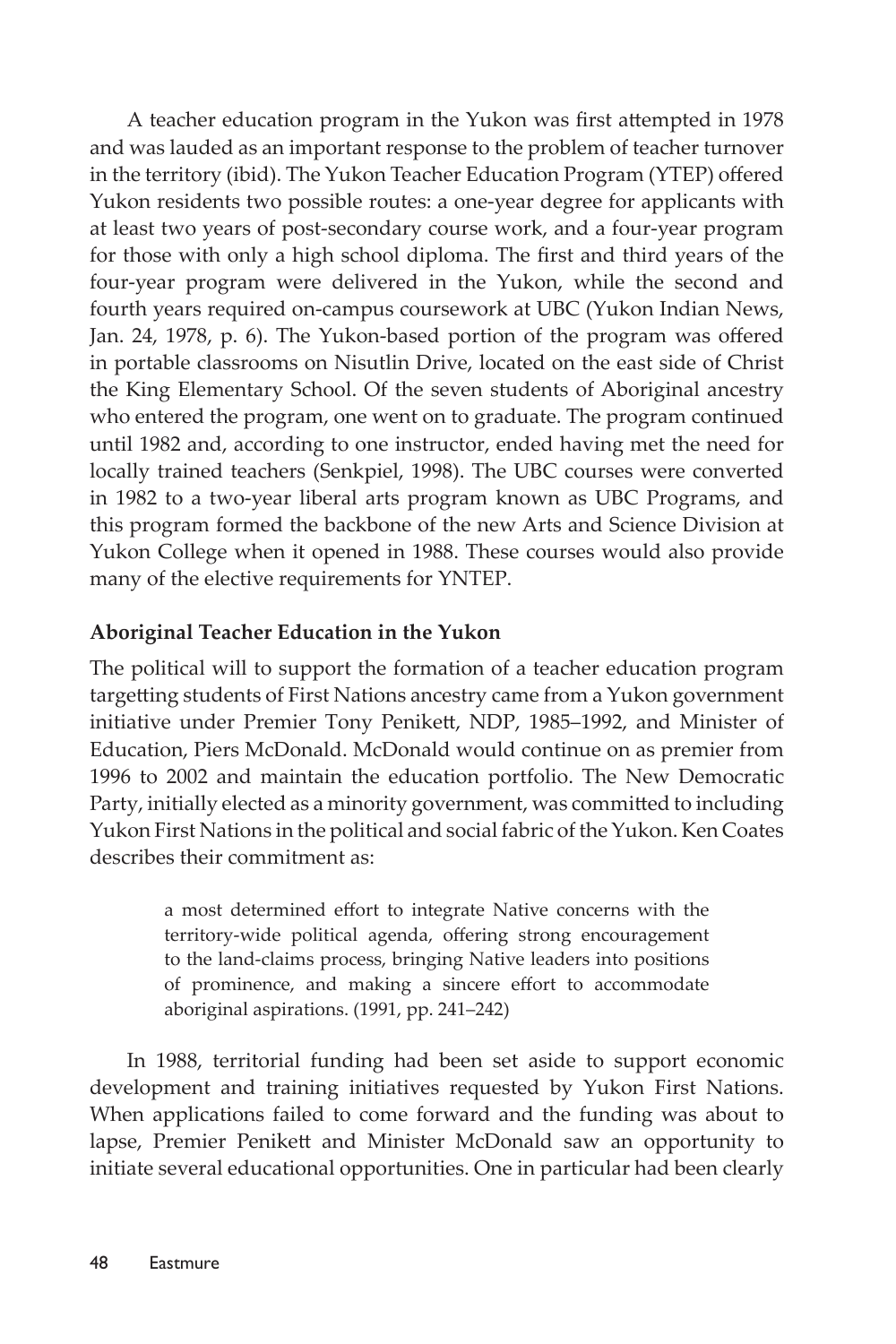identified in the community consultations of the Kwiya Commission: the need for Aboriginal teachers in Yukon schools. The other was a need for locally trained social workers, a program which began several years later and was a partnership with the University of Regina (S. Alwarid, personal communication, April 15, 2008).

There was much at stake in public education at the time of the Umbrella Final Agreement. The 1983 agreement made it possible for individual Yukon First Nations to negotiate the transfer of responsibility for public education from the Government of Yukon to individual First Nations. This was underwritten by considerable dissatisfaction expressed by First Nation parents and community members about a school system that was failing Aboriginal students. A new deputy minister of education, Shakir Alwarid, was hired in 1988 to begin the challenging process of making change in what he called "a very constipated" Department of Education (ibid). What Alwarid, Penikett, and McDonald initiated was a teacher education program that would eventually change the face and content of Yukon schools. McDonald recalls that ultimately there was little to lose in taking these steps, despite the tremendous skepticism that such a program could be successful. He recalls an apocryphal experience at a community graduation ceremony that provided him with the conviction to move forward:

> In the corner of the gym was the principal and the teachers and they weren't talking to anybody. They were just talking amongst themselves. … The ceremony starts, an award ceremony. They have an award for best in math, best in science, etc., etc. and these two little kids at the front who are the son and daughter of an RCMP, came and collected all the awards and there was only one award that was given, some best effort made, that was picked up by somebody in the community, by an Aboriginal kid. And then it was over. There was no First Nations entertainment. There was no food. I thought to myself. Why did this community show up for this event? I don't get that. None of the community really got recognized. The principal and the teachers didn't talk to people in the community. … No wonder the kids aren't graduating. There is a huge disconnect. They start off by wanting to burn down a brand new school, the kids aren't recognized. There is no integration of the teachers in the community. This is a failed system. Almost anything would be better than this. …That was a big learning experience and I still think about it after all these years. It was, after that point, not just from that one experience but others. I was ready to make change. (P. McDonald personal communication, April 4, 2008)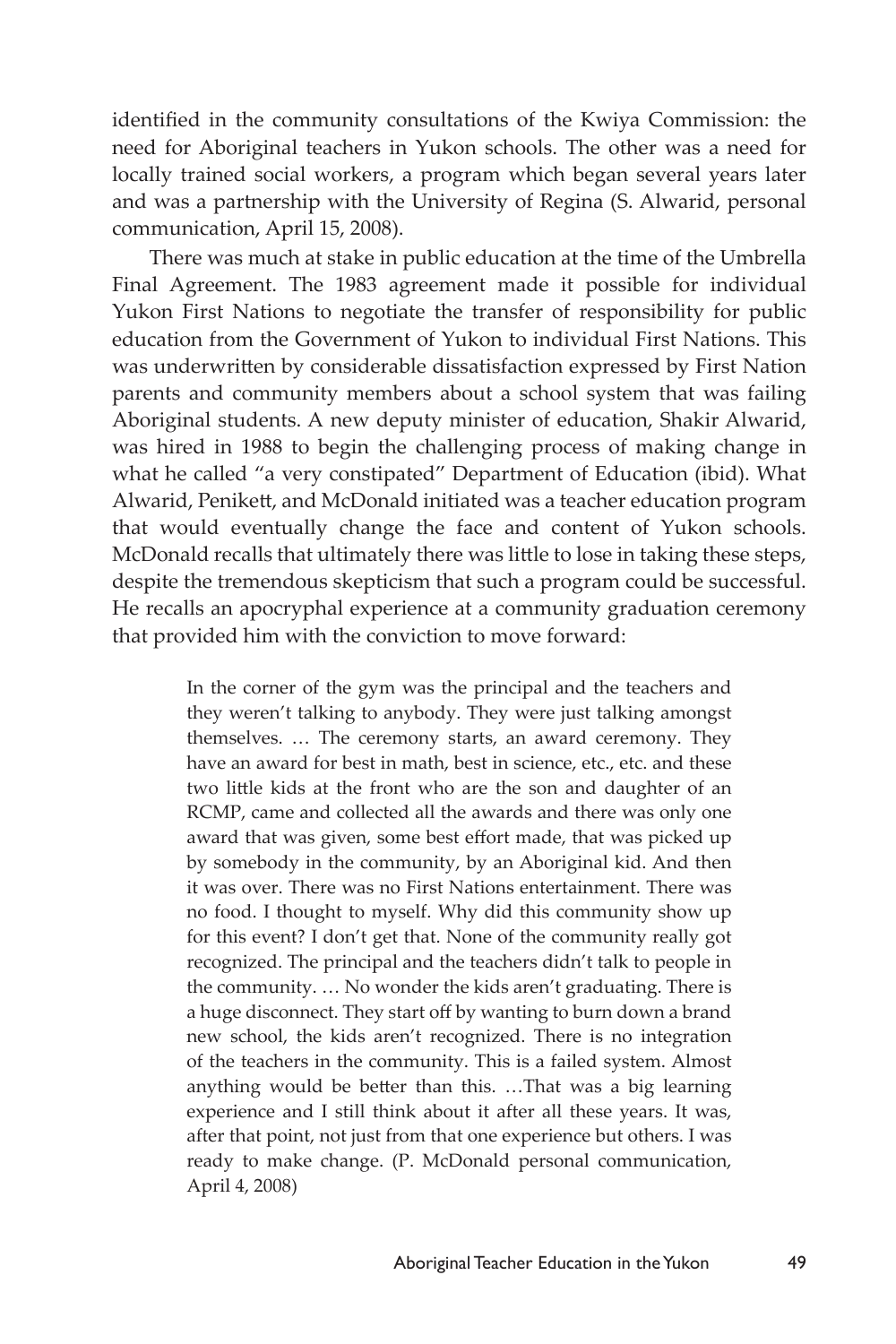Alwarid committed fully to creating YNTEP. He brought enthusiasm for the project from his familiarity with the success of NORTEP and awareness of the strong uptake for that program. NORTEP had a student population that included family and multi-generational connections to the program. Alwarid hired Ernie Lawton, who came with considerable experience working with NORTEP and BUNTEP, to develop a program for the Yukon. Lawton worked under the guidance of a review committee, consisting of representatives from Yukon College, the Council of Yukon First Nations (CYFN), the Yukon Teachers' Association (YTA), and the Department of Education. Lawton also had an excellent working relationship with the University of Regina through his connection with NORTEP. He recognized that the decision to partner with a university was critical to the program and a significant one for the Review Committee to make. They wanted a partnership that included Yukon First Nations, YTA, and the Department of Education in the design and management of the program. Lawton describes this early exploration for a university partner:

> It hadn't been decided that it be the University of Regina to begin with. I had previous experience in dealing with the University of Regina with NORTEP. It seemed the logical place to go. We also went to UBC and NITEP to see if they were interested and Simon Fraser was doing an off campus program at that time at Fort St. John and we thought that might be transferable to the Yukon. There was always a strong connection between the Department of Education in the Yukon and the BC Education in Victoria so we looked at that as well. The only one that could move quickly enough was the University of Regina and that was mainly Mike Tymchak and his experience as a director of NORTEP. He knew exactly what we wanted to do. He had a lot of influence with his board of governors and he was able to convince them to move forward. (personal communication, May 28, 2008)

In the end, the Review Committee was struck by the University of Regina's enthusiasm for the project and proven record in supporting community-based Aboriginal teacher education.

The Review Committee, which grew to include representation by the University of Regina, played an intensive supporting role in the development of the program during its formative years, including hiring the program director, Brian Aubichon—a Métis from Saskatchewan and a graduate of ITEP, former staff member in NORTEP, and long time director of SUNTEP in Saskatoon. Ken Taylor, who was president of the Yukon Teachers' Association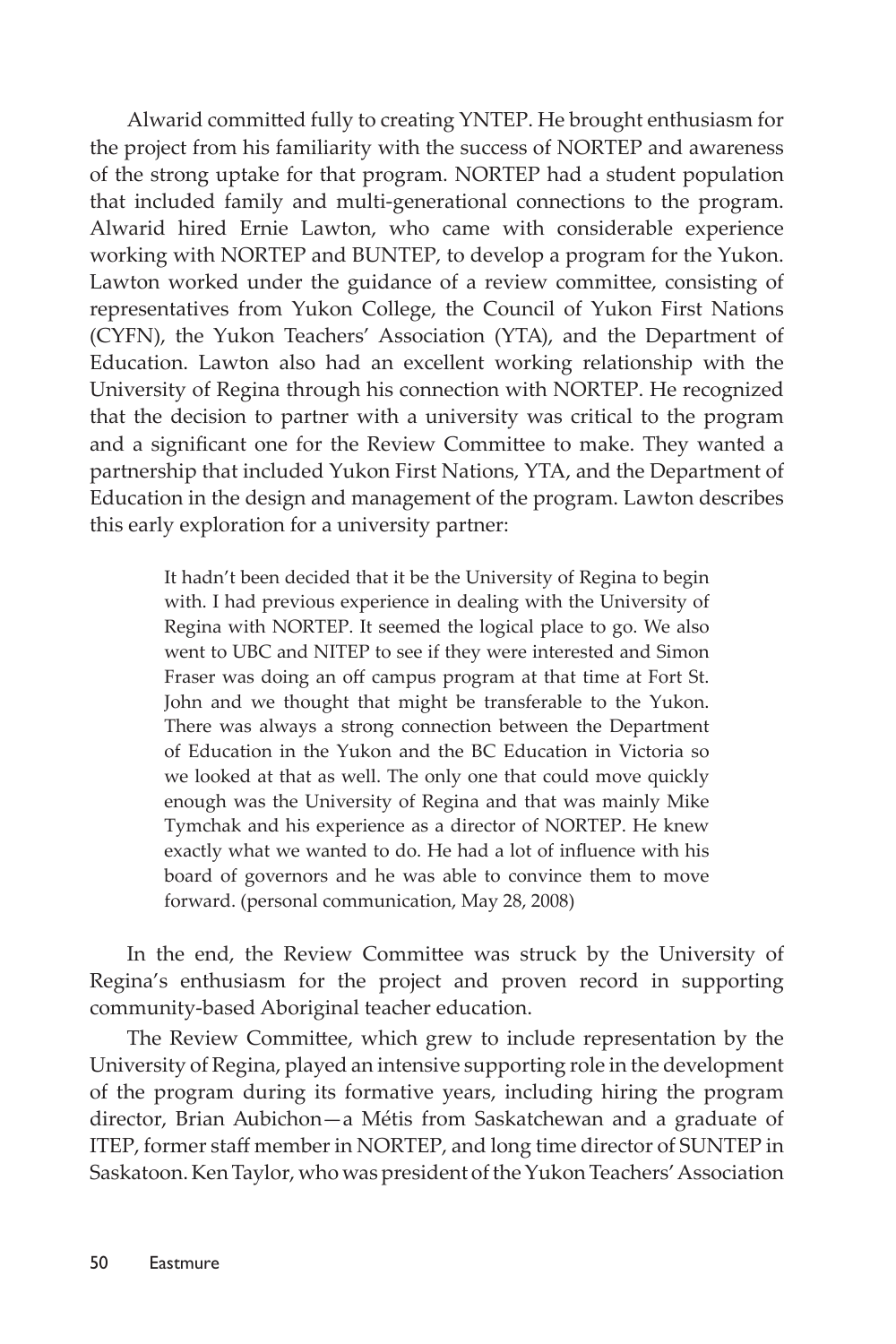at the time and a Review Committee member, recalls the contributions of the committee as very important work:

> First Nations people were going to be taking a giant leap forward [with land claims] and we had a role to play and a responsibility in that process to play. So we did. People would say it was impossible but Ernie [Lawton] put that program together in six months and it was the most amazing thing in my year as president and all that was going on then, to find myself sitting as a member of this Review Committee when it came time to interview the first intake of students. … For the first three years I felt like this was my baby and I felt like I had a responsibility to help make it fly. It really felt that way and Ernie was a big part of that and Shakir [Alwarid] was a big part of that. People wouldn't think of Shakir as a nurturing person but this was one of his babies and we were partners in this thing. We had to help make it fly. (K. Taylor, personal communication, April 23, 2008)

According to Mark McCullough, the longest-standing faculty advisor in the program, the Review Committee assisted in the design of the program structure and facilitated its development but did not interfere with the selection of course offerings. The course complement was modelled after NORTEP, largely due to lack of lead time and the familiarity of many with this program.

McCullough recalls arriving at Yukon College on the Labour Day weekend, just days before the program began, with a briefcase full of textbooks and copies of course outlines. He was later joined by Dr. Lou Jacquot, a member of the Kluane First Nation, who was employed in Alaska at the time and jumped at the opportunity to return to the Yukon. While Jacquot was asked to consider the position of program director, he felt compelled, despite his lack of teacher education expertise, to take the position of faculty advisor, which would enable him to work closely with students in their development as Yukon First Nations educators. Where he hoped to influence students most was in their development as First Nations role models and community leaders.

While the NORTEP model provided an outstanding foundation to begin with, it was not a good fit for YNTEP in some critical ways, as McCullough outlines:

> I am told that the decision to actually do this [program] was made in spring—April, and we were going to start in September, which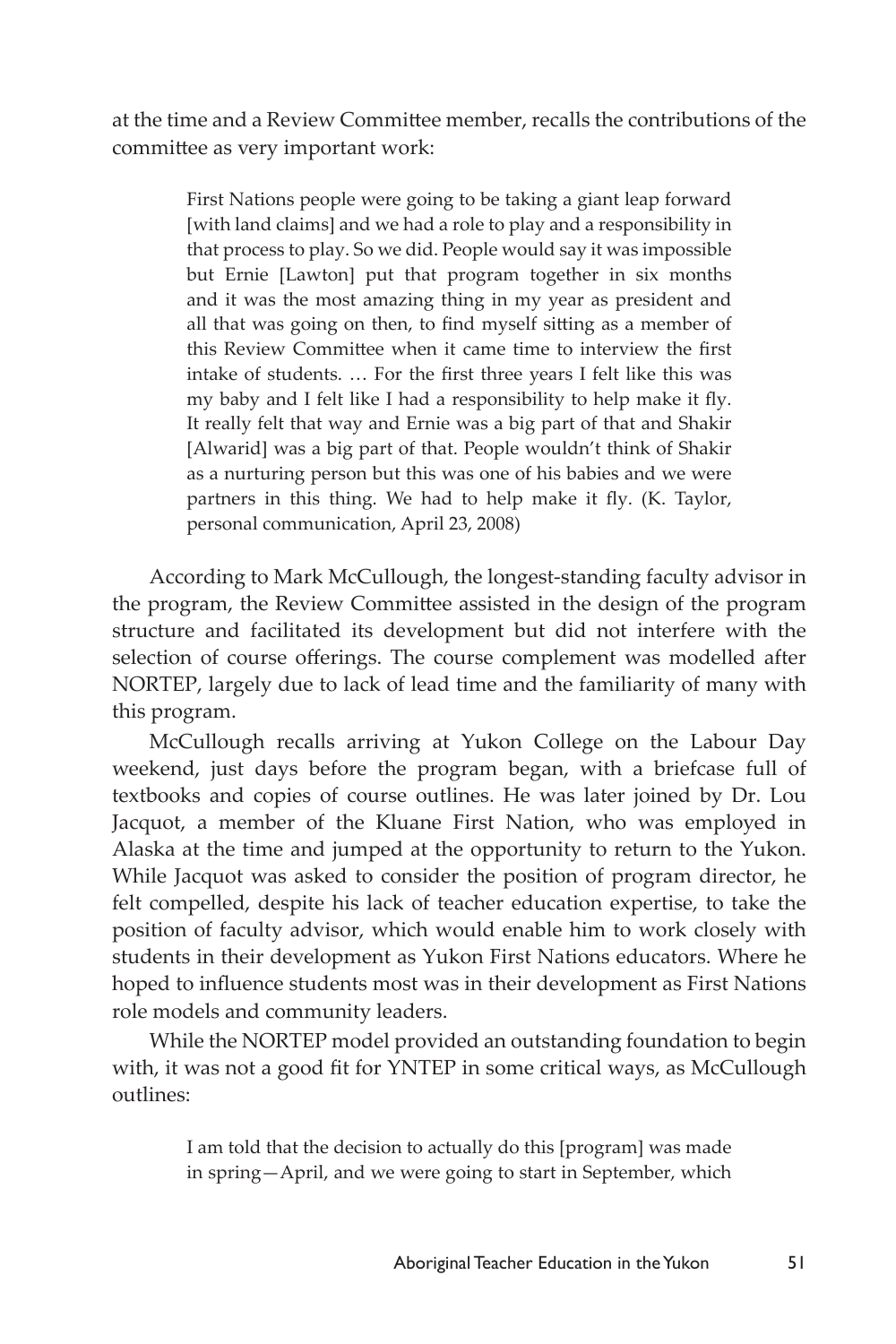I think is one of the reasons we basically imported the NORTEP model, likely completely. There were some really important differences between us and NORTEP that weren't considered, or they may have considered and known about, but, it made for a real messy first two years. At NORTEP, at that time, many students were hired as EAs [educational assistants] to work in the schools. So what they did was they would hire them as full time EAs. They would work in the school for two weeks and then they would come to LaRonge to take classes for two weeks. And, this was the rotation that went on all year. (M. McCullough, personal communication, April 23, 2008)

This arrangement was not favoured by the Review Committee for several reasons. It was critical to the credibility of the program that YNTEP students be seen as teachers in training rather than education assistants. Also, financial support was available to most students of First Nations ancestry through post-secondary funding provided by the federal Department of Indian Affairs, making this element unnecessary. In addition, Elijah Smith, long-time and respected First Nations leader and supporter of the program, made it very clear at the outset that he would not support a watered-down version of teacher education. He did not want a repeat of the Native constable program that failed to produce a recognizable community police force (P. McDonald, personal communication; S. Alwarid, personal communication). His concerns were recorded by Dr. Marlene Taylor and reported in a 1993 review of the program:

> I don't want these teachers to have an easy program. I don't want them to have to go back to university for extra training after they are teachers. I want a first-class, professional training for them. Make it hard but make sure it's good. (Taylor, Goulet, Hart, Robottom, Sykes, 1993, p. 2)

YNTEP also did not create the strong links with rural communities that are a key part of the support provided to NORTEP. In Saskatchewan, NORTEP students are interviewed, selected, and recommended to the program by their home community. YNTEP did not begin with this arrangement and did not pursue it in later years.

In the early years of YNTEP, the financial responsibility for the program rested with the Yukon Department of Education on a cost recovery basis, eventually becoming a separate line item in the territorial government's financial support to Yukon College. Individual student costs were most often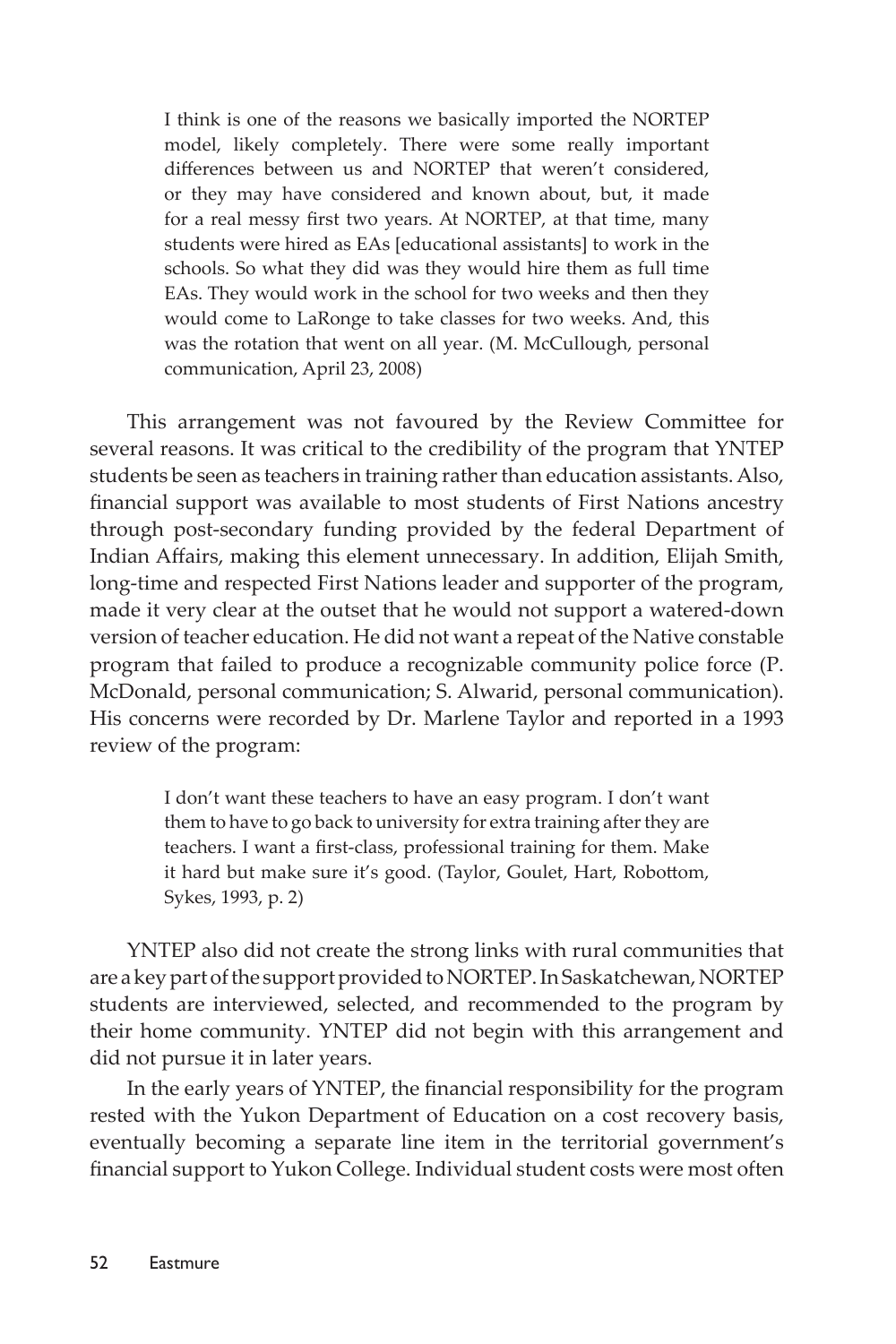covered by post-secondary funding through the federal Department of Indian Affairs, though some non-status First Nations students received assistance from Advanced Education, students from First Nations communities outside the territory received support from their First Nations, and a few others self-funded. For many years, annual college reports included YNTEP as a separate report item. By virtue of its direct funding relationship with the Department of Education, YNTEP was not considered a Yukon College program. There is a sad irony in this. At the opening ceremony of Yukon College in 1989, Tagish Elder Mrs. Angel Sidney (1988), through a Tlingit story, told of the significance of Yukon College to the students of the Yukon. In the story, Kaax'achgóok, who became blind in his later years, was able to find his way home after being blown off course in his boat, a considerable distance from his home. Without any physical reference points to chart his way home, he relied on the position of the sun as his guide. Mrs. Sidney related this story to the importance of providing education in the Yukon for Yukon people, so that they would not meet the same challenges in finding their way home from southern universities. The stand-alone status of YNTEP at Yukon College was seen by some as a sign that the college did not support the program and distrusted its viability as an employment equity program.

This disconnect continued unquestioned until YNTEP faculty pursued union affiliation with the Yukon Teachers' Association, rather than with the newly created college chapter of the Public Service Alliance of Canada. The union was determined that, out of a spirit of solidarity, YNTEP, as college faculty, be included as members and threatened union busting if they did not affiliate (M. McCullough personal communication, April 23, 2008). Despite the appearance of unity in this instance, it would be many more years before YNTEP would be considered a Yukon College program. Professional marginalization continued even when a second degree program, the Bachelor of Social Work, was established under a partnership between Yukon College and the University of Regina. This program differed from YNTEP in several ways. Though it was intended to train Aboriginal students as social workers, it was not a closed program and, from the outset, struggled to recruit Aboriginal students and Aboriginal faculty. It was also administered directly by the dean of the Arts and Science Division.

In some ways, the isolation of YNTEP was due to the way it was structured by the Department of Education as a program that reported to it and was funded by it. Alwarid outlines the reasons for this:

> The program was set aside as a separate initiative because we wanted to protect the program because we were afraid that it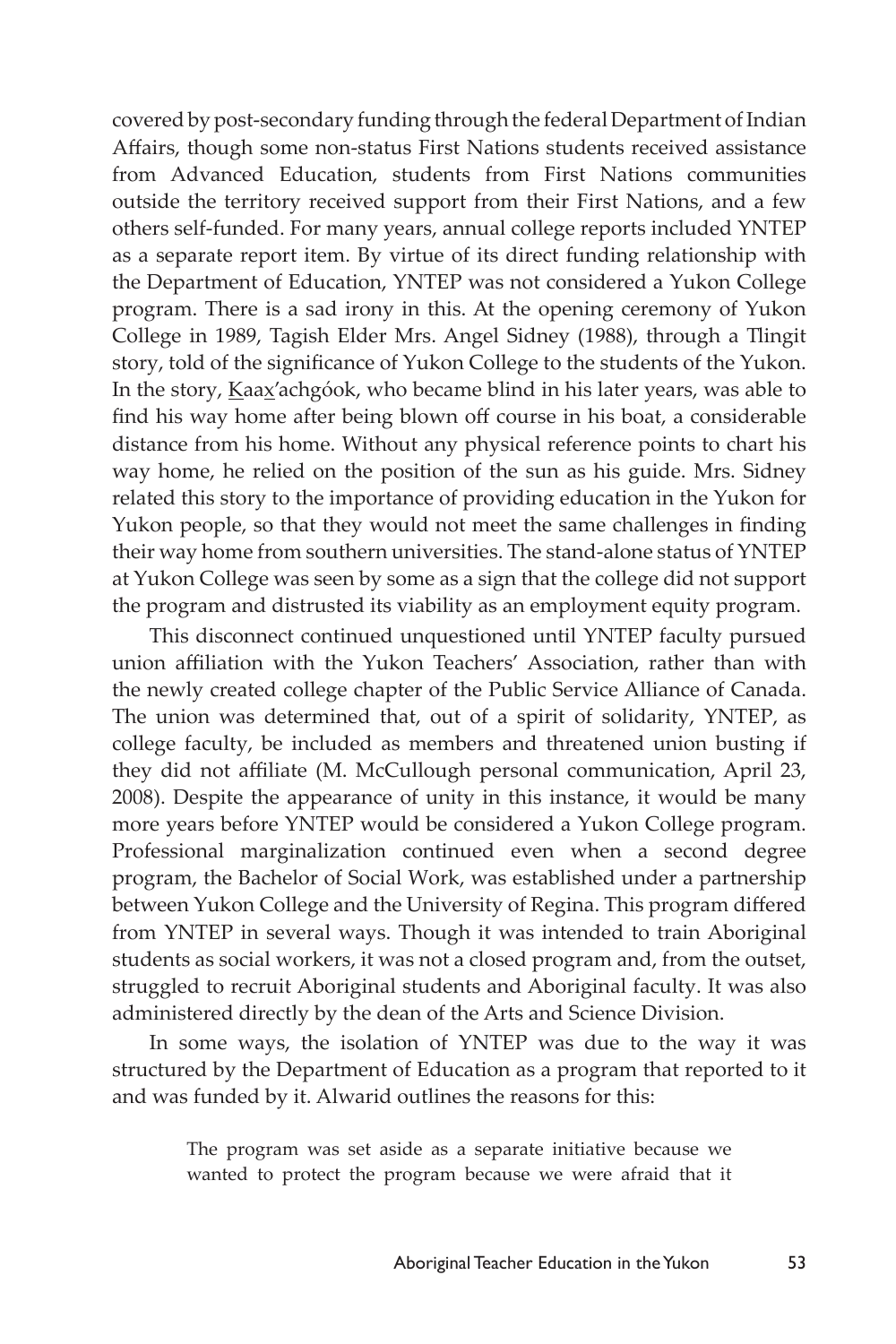would be watered down as part of the overall college grant, that the emphasis would get lost. We wanted to keep it as separate contract. We pulled it off. (S. Alwarid, personal communication, April 15, 2008)

This was solidified by having the YNTEP director report directly to the Department of Education. This arrangement continued for several years and eventually the director reported directly to the college president. This new arrangement would remain in effect until the retirement of the director, when the program was transferred to the Arts and Science Division of Yukon College.

> Separation was also apparent in the dual registration procedures. Students registered with the University of Regina for education courses and with Yukon College for electives. University of Regina guidelines and policies applied to their courses and for the first few years YNTEP students paid their fees to Yukon College but at the University of Regina rate. This caused some hardship for students who were self-funded, given that University of Regina fees were considerably higher than those of Yukon College. (M. McCullough, personal communication, April 23, 2008)

#### **First Intake**

According to briefing notes prepared by the YNTEP director, student applications for the first intake were received from nearly all communities in the Yukon. Fifteen students of Yukon First Nations ancestry were selected following reference checks and interviews with the members of the Review Committee. The students selected would spend alternating two-week blocks in school placements in their home communities. All students were eligible for Department of Indian Affairs funding for post-secondary education (Aubichon, 1990). Attrition reduced this cohort to twelve in the second year of the program.

Students found the alternating two-week arrangement challenging for several reasons: for those students from communities some distance from Whitehorse, it meant maintaining two homes; it often meant leaving children in care, either in Whitehorse or the student's home community; and it also involved travel, sometimes in difficult winter weather. For all students, the overwhelming challenge came in the general expectations of co-operating teachers that teachers bring to their placement a basic level of theoretical grounding in education. For first-year students, theoretical knowledge or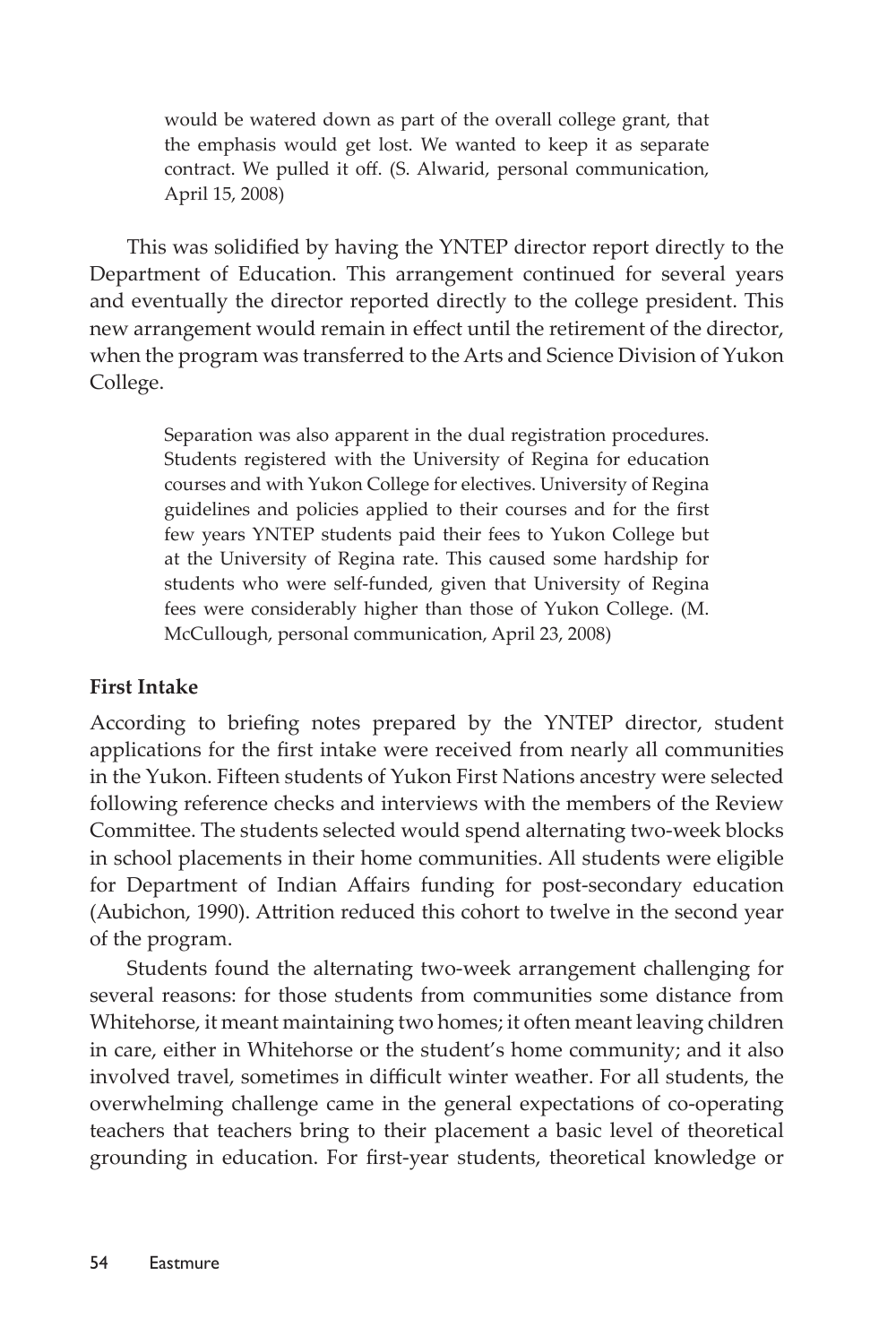classroom experience was particularly limited and did not support this level of classroom involvement.

The original course complement included university bridging courses required for all students, regardless of need, and a pre-set slate of electives provided by Yukon College (SERD, 1989). The limited selection of electives was due in part to the few university courses provided by a newly opened Yukon College. Many of the electives were courses offered to all college students but with sections that were specific to YNTEP students. Though YNTEP students paid Yukon College course fees, these closed sections were billed to the program. Having separate course sections for YNTEP caused some suspicion that their content and quality were adapted to meet a lower standard (M. McCullough, personal communication).

The question of the governance structure of YNTEP was re-examined in 1994, in anticipation of the 1995 renegotiation of the contract. At that time, the Council for Yukon Indians (CYI), now Council of Yukon First Nations (CYFN), requested transfer of the program to their jurisdiction. This was prompted by a request from the education minister to CYI and the YNTEP Advisory Committee (formerly the Review Committee) in 1993, to open the program to allow a non-First Nations student into the program. The minister's actions were perceived as interference and considerable concern was expressed in the First Nations community. CYI responded that opening the program to non-First Nations students would result in "failure to produce any First Nations teachers" (CYI, 1993). The resolution from the Leadership Board, which consisted of fourteen First Nations chiefs, declared that

> the Yukon government [agree] by way of contract the transfer of all budgeted funds for YNTEP to FNEC [First Nations Education Commission] and for the Commission to assume the contractual responsibilities with the University of Regina and Yukon College, and ensuring that all of the existing program parameters and factors for its success are maintained. (CYI Leadership Board Resolution #3, September 15, 1993)

Concern was raised by director Brian Aubichon, in the 1993-1994 Annual Report to the Department of Education, that despite issues of governance of the program,

> the credibility of the program rests with the graduates and their abilities in the classroom. The strength of the program is in the ability to operate free from the day to day political dynamics of the program partners … Continued program success will depend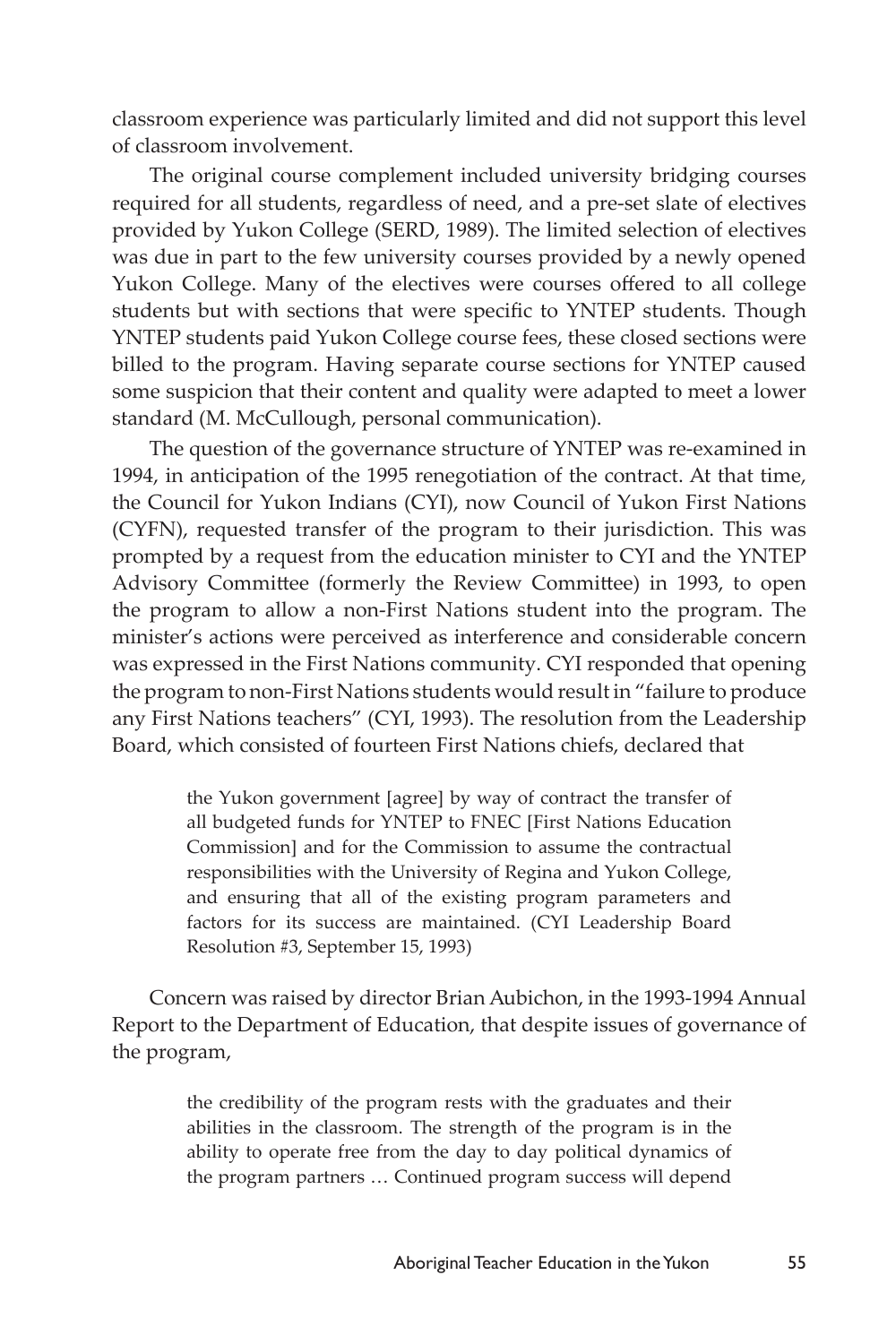on the ability to maintain the professional boundaries required to ensure program credibility in the eyes of the students and the education community. (Aubichon, 1994, p. 2)

In the end, the Advisory Committee rejected the Minister's request and eventually the request for governance of the program under CYI was dropped.

# **Culturally Unique Aspects of YNTEP**

In the early years of YNTEP, Yukon First Nations content was primarily brought to the program by First Nations instructors and the students, who were mature students and generally well-versed in their cultures. Courses focused on the prescribed curriculum but with varying ways to teach it. Aboriginal culture was introduced in several courses, including two Athapaskan language courses, cross-cultural education courses, and several northern and First Nations studies electives. They emulated an approach to cultural inclusion that James Banks (2001) identifies as the additive approach. According to this method, overlooked First Nations' perspectives are added to the prescribed curriculum. Unfortunately, this method fails to recognize the inherent Western biases of the current curriculum, an oversight supported by the message students received in their placements that much of the curriculum is culturally neutral.

This approach was also evident in the published objectives for YNTEP and outlined in Appendix B to the *Formal Agreement for Yukon Native Teacher Education Program* dated March 1990. The provisions of the program are as follows:

- 1. to provide an educational opportunity in teacher training for people of Native ancestry;
- 2. to ensure that people of Native ancestry are adequately represented in teacher positions;
- 3. to provide Native teachers who are sensitive to the educational needs of Native students and who will serve as models for both Native and non-Native students; and
- 4. to train and graduate students of Native ancestry as fully certified teachers.

These aims suggest a rather passive role for YNTEP in offering any unique programming to Aboriginal students. It suggests a rather reactive role for the graduate as well. Granted, they would be important as role models,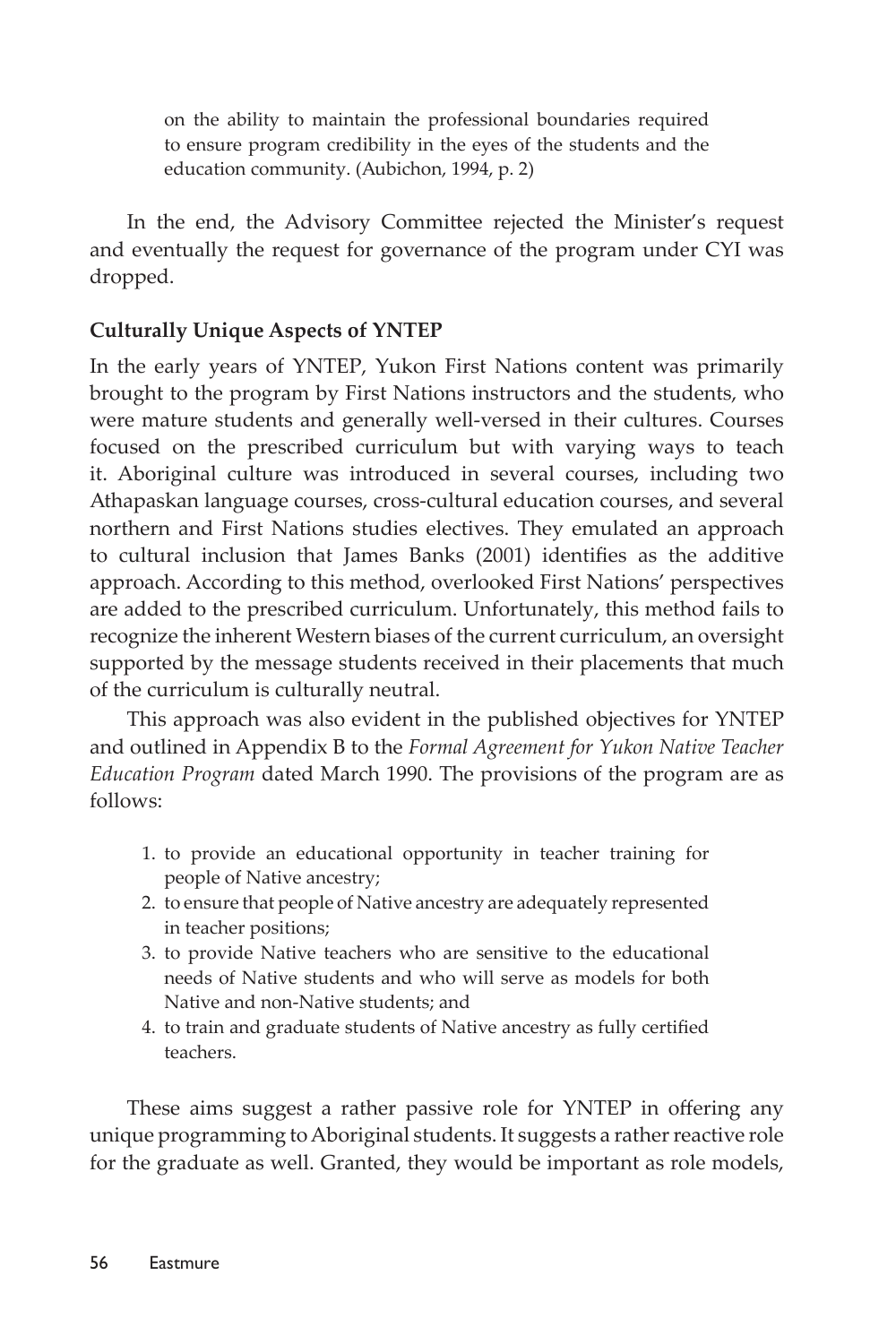but not necessarily active proponents of change. It is likely that given the controversy around this program at this time, a conservative approach was necessary for the program to be considered successful.

The YNTEP Student Handbook, published in 1996, included further elaboration of these goals with more current emphasis in the 1990s on constructivist, student-centered pedagogy and multiculturalism. YNTEP graduates would have background in the following:

- knowledge of current curriculum instructional methods, assessment, and evaluation techniques;
- knowledge of child development;
- versed in a child-centered approach to teaching and learning;
- willing to utilize a multicultural approach to the classroom with an emphasis on First Nations culture to promote a better understanding of the unique nature of our northern and Canadian society;
- willing to bring one's own family, clan, and community culture into the classroom as an instructional foundation;
- familiar with teaching in both urban and rural settings; and
- experienced in the practice of teaching through extensive student teaching opportunities throughout the program. (YNTEP Student Handbook, 1996)

The emphasis on multiculturalism, reflecting a celebration of differences related to food, dress, stories, and ceremonies, is not surprising in these aims. At the time, this approach was the only means for bringing First Nations' perspectives into the curriculum. As an official policy on racial tolerance, it recognizes difference in reference to culture rather than power and socioeconomic status. However, the policy on multiculturalism was an important entry point for YNTEP graduates and an opportunity to include Aboriginal content and pedagogy. Though this did not change fundamental gaps in the academic success of many Yukon First Nations students, it was viewed as a starting point from which further change would evolve. The limitations of this approach and its inherent blind end were not obvious at the time. A growing body of research on the effects of multiculturalism would show that it failed to bridge racial and cultural gaps in Canadian schools and fell remarkably short of addressing the root of racial inequities. Anti-racist education, which requires a deeper understanding of systemic barriers and effects of white racial domination, needed to become a significant part of the YNTEP curriculum.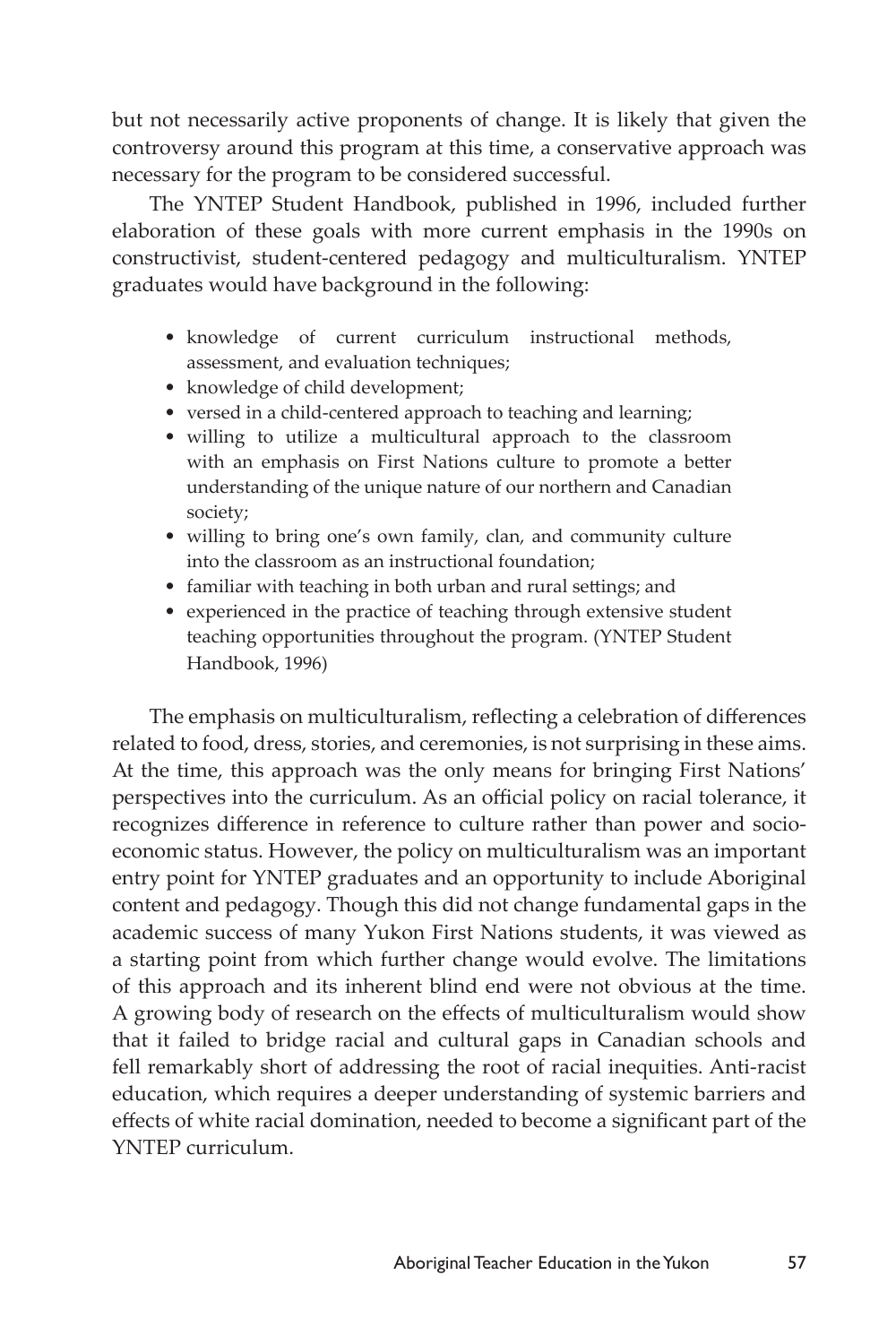#### **Conclusion**

As comes along with any new initiative, particularly one associated with an employment equity program created to address an inequity, YNTEP has had to prove itself. As Piers McDonald and Shakir Alwarid realized at the outset of the program, there was really only one opportunity for this program to be accepted, and that was with the first graduates. This first group, and those that followed in the early years, put great effort into being *accepted* as equals—most often as the first and only First Nations teachers on staff in their respective schools. And, while these graduates felt a huge responsibility to maintain white, Western teaching practices, they found creative ways to bring Yukon First Nations culture and history to Yukon classrooms. As the number of graduates increased, and as their individual successes were recognized as important in changing schools for the better, so did the realization and resolve that more could be done in Aboriginal education.

The signing of Yukon land claims agreements and the beginning of selfgovernment also added to a growing realization that with power-sharing structures and joint decision making, greater change was needed in public education if the Yukon was ever to become a place where two cultures could live and work together as equals. The opening of six seats to non-Aboriginal students in 2004 by then education minister, John Edzerza, brought this realization to YNTEP. The challenge at the time and still today, is how to foster colleagueship among students whose lives and realities may be very different from each other—some with privilege and some who have endured generational effects of colonization. How can this be done without reinforcing barriers or creating new ones?

Ernie Lawton may have been the perfect role model for YNTEP and for its ongoing challenge: how to bring change to public education when some may not be ready for it or not aware that it is needed. Lawton was described by many interviewed for this article as the person most critical to the actuality of YNTEP. He is described as having a way about him that was calming and sincere. He had a quiet resolve and was a careful listener, but with absolute certainty about the rightness of this program for the Yukon.

I suggest that the graduates of YNTEP have taken up this role in their quiet determination. They model effective ways to work with Aboriginal students, bring missing content to the curriculum, and willingly share their expertise and resources. The program's early graduates helped to make schools comfortable with this new development. This was an absolutely critical beginning in the journey to create schools that are responsive to the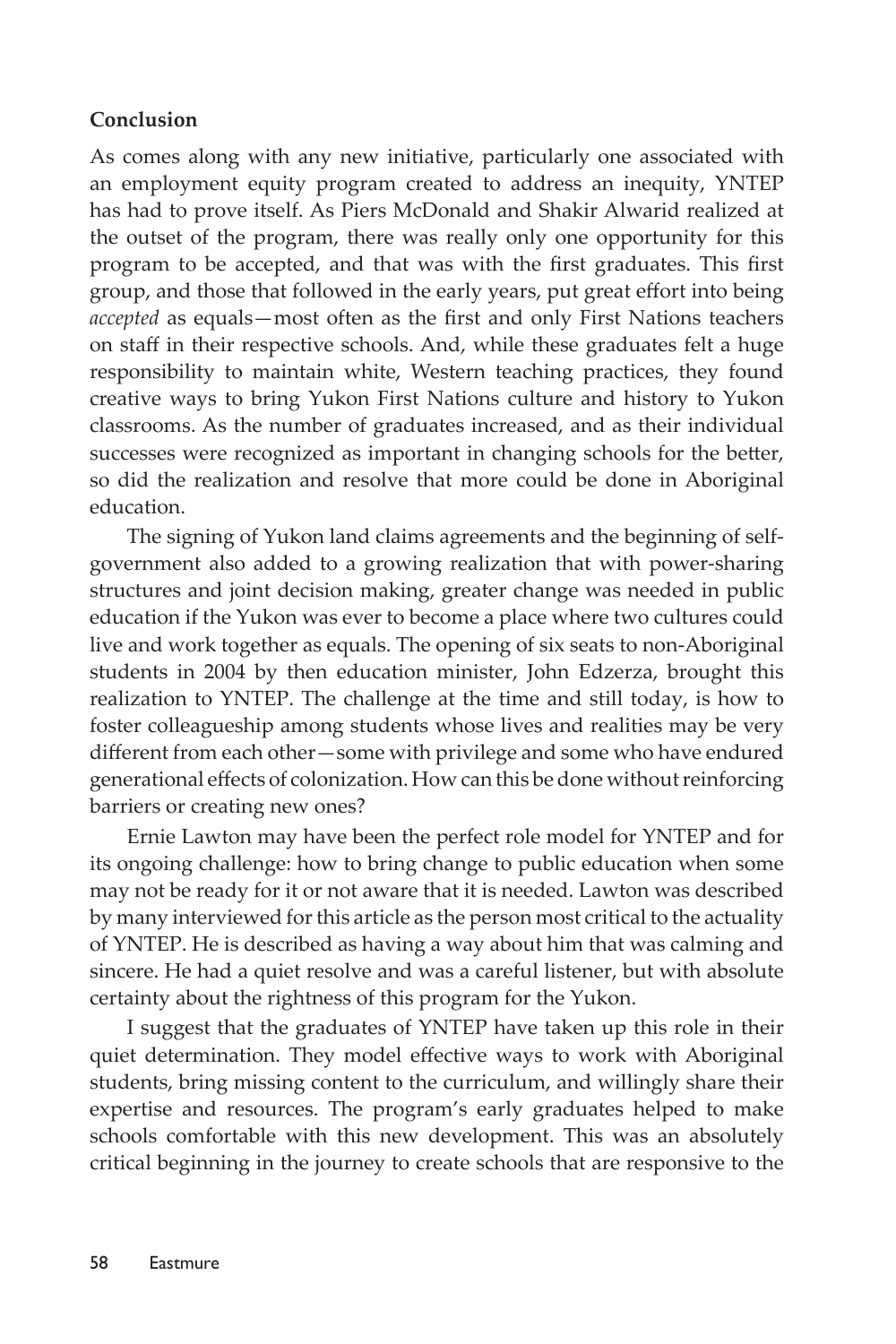needs of Yukon First Nations people. Those that have followed have built on this foundation.

TEPs began as programs to support successful teacher-training opportunities for students of Aboriginal ancestry to serve in their communities as good role models, and as providers of missing cultural content and pedagogy. Today, TEPs must play a greater role in supporting anti-racist education; in creating an awareness of the racialization of Canadian society and class differences which accepts, and thereby reproduces, inequity as though these were natural occurrences. It makes all the difference when students of white and Aboriginal ancestry explore these topics together.

## **Acknowledgements**

This paper is dedicated to the memory of Elijah Smith who set very high standards for this program; Dr. Lou Jacquot, YNTEP Faculty Advisor, who insisted that teachers of Aboriginal ancestry must also be leaders; Ernie Lawton, Consultant for YNTEP and later Assistant Deputy Minister, Yukon Department of Education; Sandy Anderson, YNTEP Faculty Advisor; and Ed Stick, YNTEP first graduating class, 1993.

## **References**

- AKEP (2008). *Aboriginal knowledge exchange project: Self-study projects*. Unpublished manuscript. University of Regina: SIDRU.
- Aubichon, B. (1994). Yukon native teacher education: Annual report, 1993-1994.
- Aubichon, B. (1990). Yukon College: Yukon Native Teacher Education Program Student Body. Briefing Note. Spring Session, April 12, 1990. Yukon Archives, Dept. of Education, 2005/52, Gov 3762 f.10.
- Banks, J. (2001). Multicultural education: Historical development, dimensions, and practice. In J. Banks & McGee Banks (Eds.). *Handbook of research on multicultural education*. San Francisco: Jossey-Bass.
- Canada, 1969. *Statement of the Government of Canada on Indian Policy*.
- Canada (1996). *Report of the royal commission on Aboriginal peoples. Vol 3. Gathering strength.* Ottawa: Minister of Supply & Services Canada.
- Coates, K. S. (1991). *Best left as Indians: Native-white relations in the Yukon Territory*, 1840–1973. McGill-Queen's University Press: Montreal & Kingston.
- CYI. Council for Yukon Indians. (1977). *Together today for our children tomorrow*. Brampton, Ontario: Charters Publishing.
- CYI (1993). *Resolution #3*, September 15, 1993. Whitehorse: Council for Yukon Indians, Leadership Board. Unpublished document.
- Darnell, F. & Hoëm, A. (1996). Taken to extremes: Education in the far north. Oslo: Scandinavian University Press.